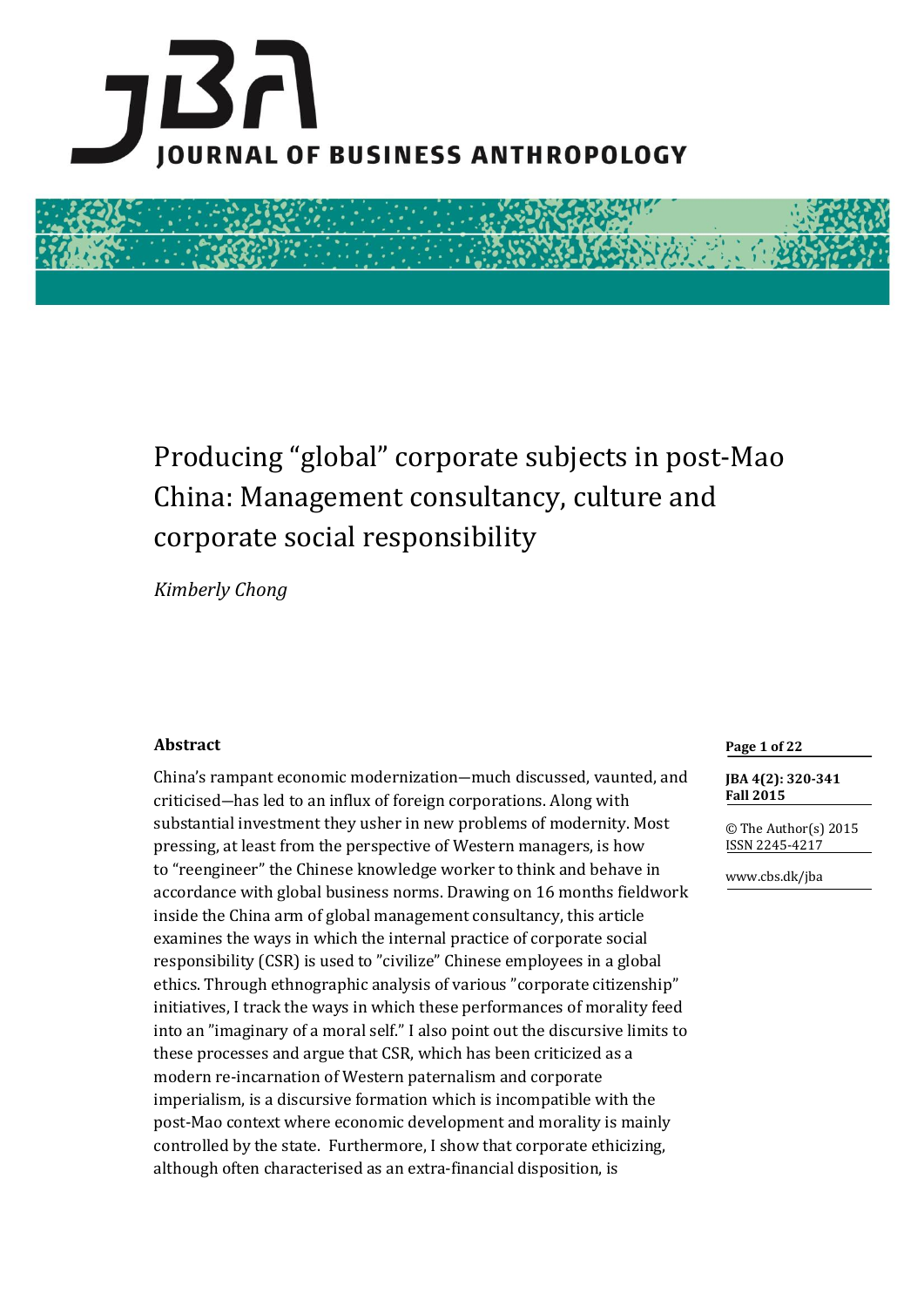subsumed into the work of making "engaged employees"―defined as those who are productive of shareholder return.

#### **Keywords**

 $\overline{a}$ 

Corporate social responsibility, morality and ethics, culture, China, shareholder return.

In the mid-eighteenth century, several thousand Chinese laborers travelled to California with the hope of finding gold. In recent years we have seen another "gold rush." This time it is the Western business elite who have travelled across the world to make their fortune. Encouraged by a host of government incentives, they have flocked to the metropolises of Shanghai, Beijing and Guangzhou to mine the lucrative "China market." Spearheading the nascent operations of large multinationals, Western executives often struggle to cope with the pace of expansion. In particular, they complain that they cannot find the right kind of employees. As Aihwa Ong has pointed out, this is not conceived as a problem of technical expertise. Rather there exists a widespread perception amongst Western managers that Chinese workers, whilst well educated for their jobs, do not display the requisite social knowledge and dispositions befitting employees of global entities (Ong 2006).<sup>1</sup>

Under Mao Zedong China ran an autarkic regime in which workers enjoyed lifelong employment in state run "work units" (*danwei*), shielded from the pressures of market competition in a socialist command economy. During this time, almost all aspects of public and private life were subject to state control. The Chinese Communist Party even sought to influence people's thoughts (Lynch 1999).<sup>2</sup> In the four decades since Mao's death, China has embraced market capitalism and become firmly integrated into the global economy. It has captured the lion's share of manufacturing work, to become the second largest economy in the world. This dramatic contrast between China's present and recent past is often invoked in narratives which problematize the Chinese corporate subject. For example, Dimitri Kessler and Andrew Ross find that Western managers in China's software industry attribute the "deficiencies" of Chinese workers to their socialization in a context which

<sup>1</sup> According to Ong, Western managers in Shanghai consider "the reengineering of Chinese knowledge workers and the production of new business ethics the most challenging part of their work" (Ong 2006: 167).

<sup>2</sup> State intervention in private and public life endures in the post-Mao period of market socialism. In some senses, though, it has diminished. For example, people now have far greater choice and control in decisions regarding work and where they live. But in other ways intervention has become more invasive. One obvious example is the imposition of the draconian family planning rules, otherwise known as the "one-child policy."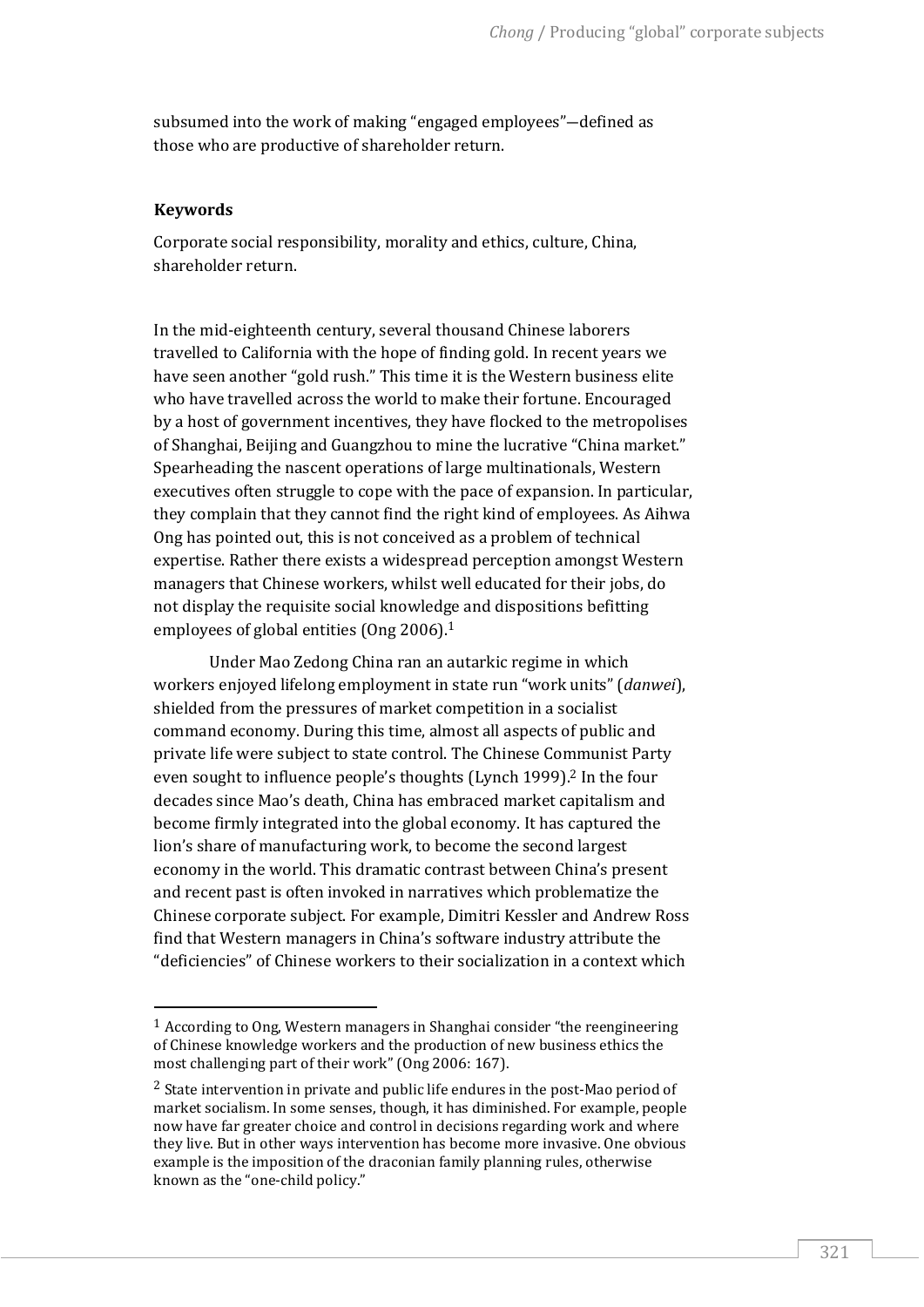is portrayed as the antithesis of global capitalism. Ridding them of their "socialist" ways or "irrational" Chinese culture is posed as a managerial conundrum (Ross 2006, Kessler 2006), a hurdle to economic development which must be overcome if China is to move higher up "the value chain."

In this paper I follow Ong's injunction to pay attention to the managerial technologies which define corporate subjectivities, and I consider the new forms of sociality which are accompanying China's economic modernization. Whilst Ong's research focuses on how the conduct of Chinese employees is problematized by Western managers and discourses in mainstream business literature, I am interested in the actual practices which are deployed to transform the problematized Chinese worker into an idealized corporate subject "who will think and behave in accordance with global business norms" (Ong 2006: 171). I draw on sixteen months fieldwork inside the China arm of a Western global management consultancy which I will call Systeo.<sup>3</sup> My analysis focuses on corporate social responsibility, or CSR, as a managerial tool of acculturation; specifically, I examine the ways in which the internal practice of CSR is used to "civilise" Chinese employees in the ways of global capitalism. Notions such as "the triple bottom line" (people, planet and profit) and "fair competitiveness" suggest that CSR operates by expanding economic value to subsume value social and ethical values (see Rajak 2011: 10; 2008). As Geert de Neve and his co-authors put it, CSR can be read "as an attempt by corporations to underscore [the claim] that a 'humane capitalism' is possible" (de Neve et al. 2008: 17). Elsewhere anthropologists, including Elana Shever, Marina Welker and Peter Benson, have focused on how CSR is deployed as a means of manipulating the external perceptions of corporate practice: that is, on how it feeds into corporate reputation, particularly in contexts like the extractive industries where the destructive aspects of capitalism are especially visible. By contrast, the argument I present here concerns how CSR is deployed internally to create social meaning for employees.

Although I am looking at the implementation of CSR in China, it is important to stress that the story I present here is not, however, one of overcoming "cultural difference." Rather, I suggest that the moulding of corporate subjectivity provides a useful forum to examine the connections between ostensibly de-politicized forms of morality and the economic interests of global business. I am interested in how morality is woven into the production of new forms of corporate personhood (Kirsch 2014), taking my lead from Dinah Rajak's insights about how corporations, through forms of story-telling, create an "imaginary of a moral self" which intensifies, rather than ameliorates, the most

<sup>3</sup> Systeo is a pseudonym. All informants' names have been anonymized, and potentially revealing details such as gender and ethnicity have been augmented where such details do not impair the argumentation.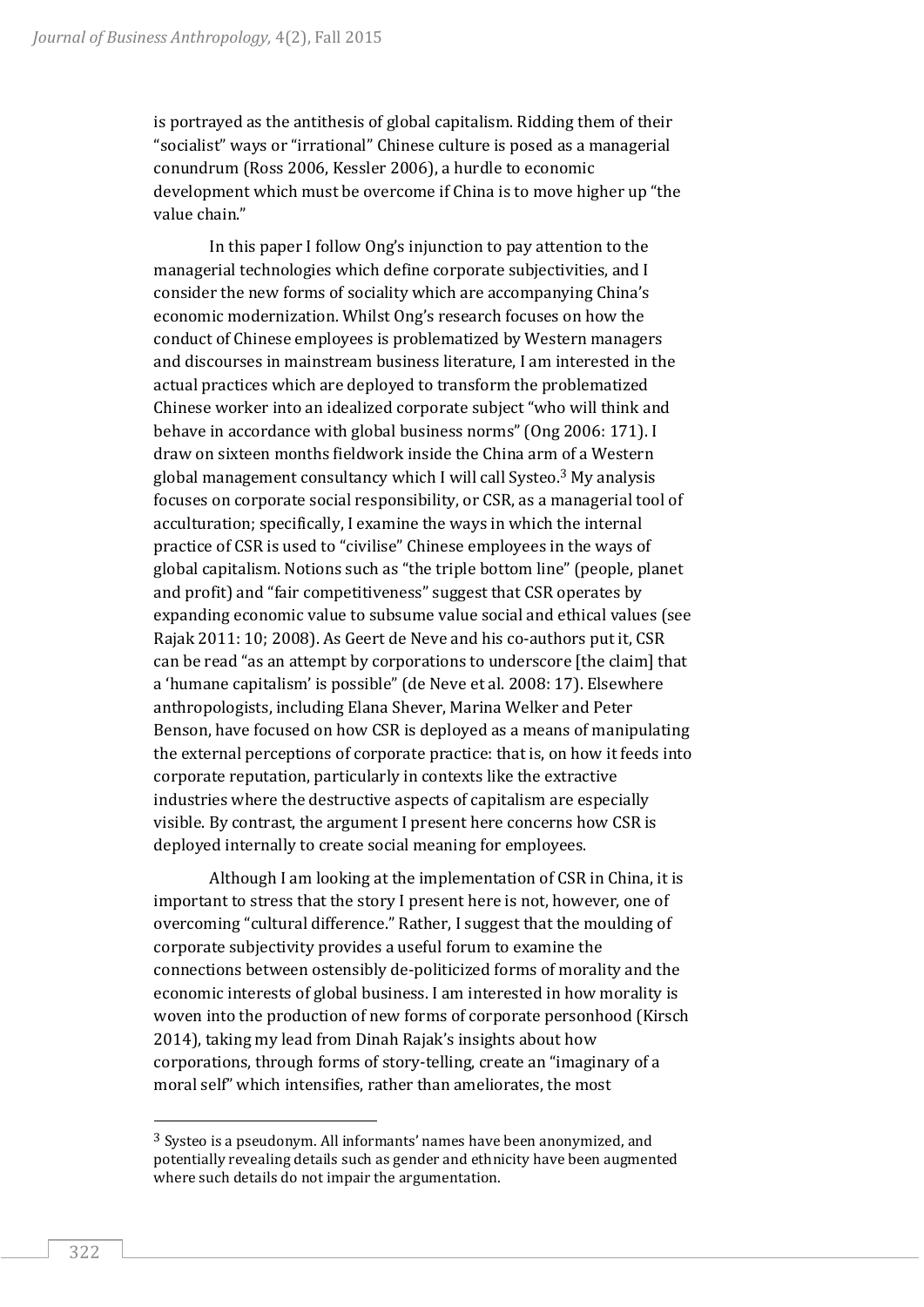destructive elements of global capitalism. Writing about the mining company Anglo-American, Rajak argues that "narratives of philanthropy play a key role neither as the antithesis to the logic of capitalism, nor as the company's conscience, but as the warm-blooded twin to the violence of corporate imperialism" (2014: 266). However, I extend Rajak's argument by showing that embodied performances of morality also feed into an imaginary of a good corporate citizen.

For management consultants the making of moral legitimacy is particularly important; they rely on processes of conspicuous ethicizing to underwrite their otherwise hollow professional standing (Kipping 2011). Invested with extraordinary power to restructure organizations, management consultants are known for failing to deliver. Behind the headlines which highlight the millions (of public money) spent on failed IT management projects is a lingering doubt over consultants' expertise.<sup>4</sup> What do consultants actually do and why do we entrust them to refashion our economy? The scope of their impact cannot be underestimated; almost all large public and private sector organizations will hire a management consultancy at some point. Changes to workplaces―such as the growth in outsourcing, the implementation of comprehensive IT systems, and the ubiquitous redefining of the organization as being primarily motivated by performance objectives―can all be traced to management consultants. They do more than advise: consultants produce forms of knowledge―business concepts, ideas and models. These are epistemological tools which create the legitimacy for them to carry out organizational interventions, and which may or may not have their intended effects. Indeed, it is in the event of failure that performing morality―being a good corporate citizen―becomes paramount.

In this article, I explore the projects of corporate citizenship through which employees are encouraged to embody a moral ethos: in particular, the annual charity bike ride―the most visible of Systeo China's corporate citizenship initiatives. Experiences of suffering, hardship and dislocation are part of an enactment of morality where employees are asked to relate to a "safe" Other to which they can direct their goodwill. In this way, the production of meaning and affect is carefully managed. However, as we will see, Chinese employees' interrogate the morality they are being invited to perform, suggesting that there are limits to which CSR can be depoliticized as a device of "shared global values" (Rajak 2011). I argue that CSR, which Rajak has criticized as a modern reincarnation of Western paternalism and corporate imperialism (ibid.), is a discursive formation which is incompatible with the post-Mao context where economic development and morality are mainly controlled by the state (Kipnis 2007). Second, I demonstrate that corporate ethicizing,

<sup>4</sup> For example, "NHS has no idea what £300m of management consultancy buys," The Guardian, 4 June 2009.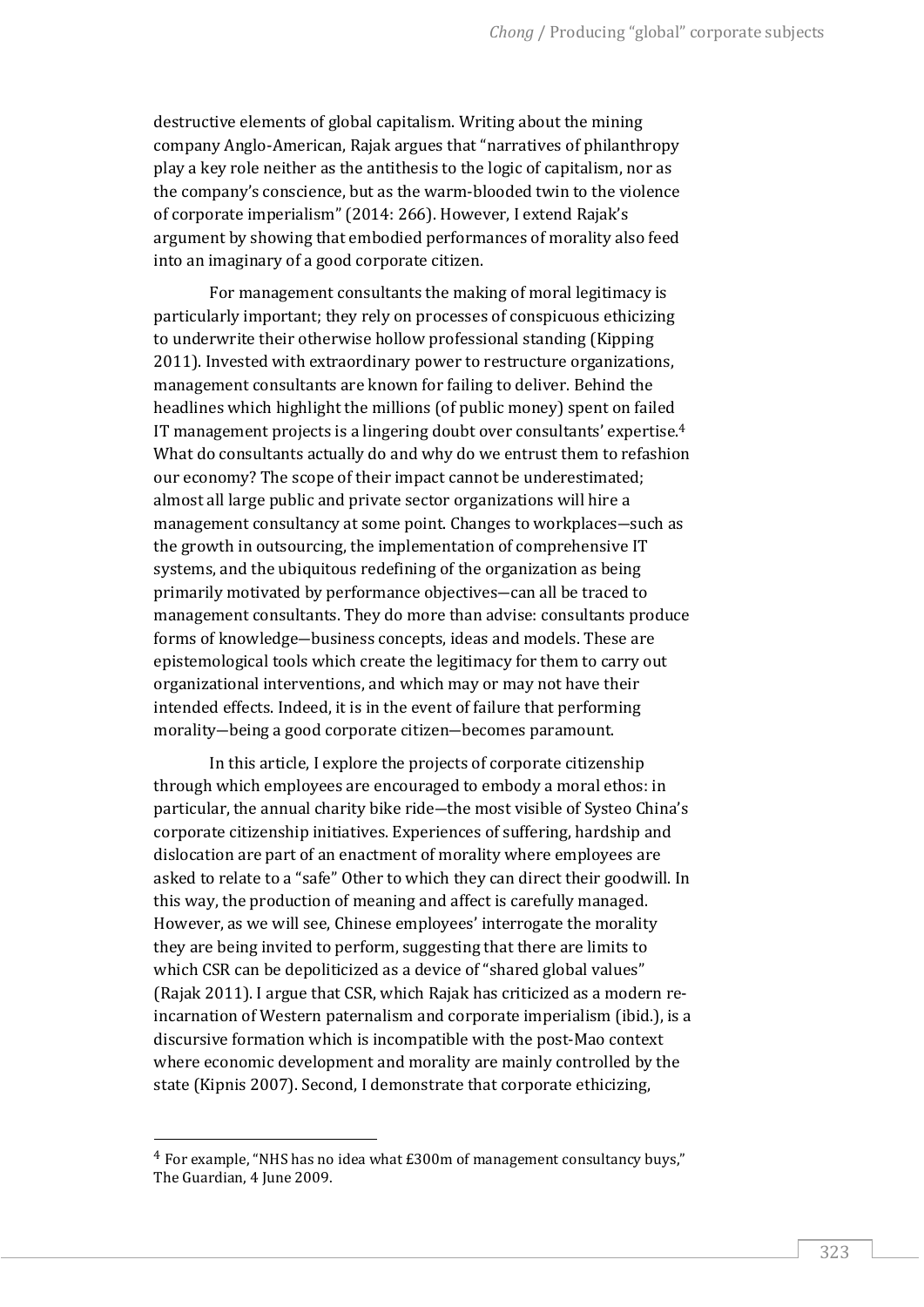although often characterized as an extra-financial disposition,<sup>5</sup> is subsumed into the work of making "engaged employees"―defined as those who are productive of shareholder return. Hence, my analysis substantiates Rajak's observation that CSR is not conceived as a "moral bolt-on" to capitalism as usual, but rather the integration of ethical principles and praxis into corporations' core business (Rajak 2008).

#### **Fieldwork inside reflexive management production**

One of the first questions people ask when I tell them I carried out fieldwork inside a global management consultancy is: "how did you get access?" Many assume that consultants would be paranoid about having an anthropologist embedded amongst their ranks, not least because what I am interested in―the forms of knowledge and processes of valuation which underpin contemporary managerial techniques-is also what consultants sell. Management consultancies are the central institution in what Nigel Thrift terms the "cultural circuit of capital... [which is] responsible for the production and distribution of managerial knowledge" (Thrift 2005: 61). Consultants trade in reflexive business management: they sell knowledge of the "practicalities of business," which is, in turn, fed back into business practices. More than once I was accused, only halfjokingly, of being a corporate spy. But the fact that I was interested in the production of managerial knowledge could also be a selling point. According to Greg Downey and Melissa Fischer, business anthropologists have become the exemplary reflexive managerial subject (Downey and Fischer 2006), a depiction which lends itself to corporate collaboration―especially in industries built on a foundation of reflexive knowledge such as advertising (Moeran 2006, Mazzarella 2003) and information technology (Cefkin 2010, Nafus and Anderson 2006). An anthropologist "for free" could be an attractive proposition if articulated in the right context.

My access was brokered with senior executives convinced of the efficacy of Systeo's corporate culture to produce exemplary corporate subjects. "Systeo culture" was frequently invoked as a social totality that would swallow anything in its path. Even the *in situ* anthropologist would not be able to escape its effects, a view espoused by one expatriate manager who told me: "by the time you leave here you will be Systeofied!" Perplexed by Chinese employees who did not display the desired subjectivity, expatriate management was open to the potential of anthropology to shed light on the situation. Many assumed that the problem lay with"Chinese culture:" the intractability of Chinese

<sup>5</sup> In simple terms CSR consists of practices and discourses in which business is portrayed as being concerned with more than just profit. They are good "corporate citizens" who stress the "triple bottom line" (accounting for "people" and "planet," as well as profit).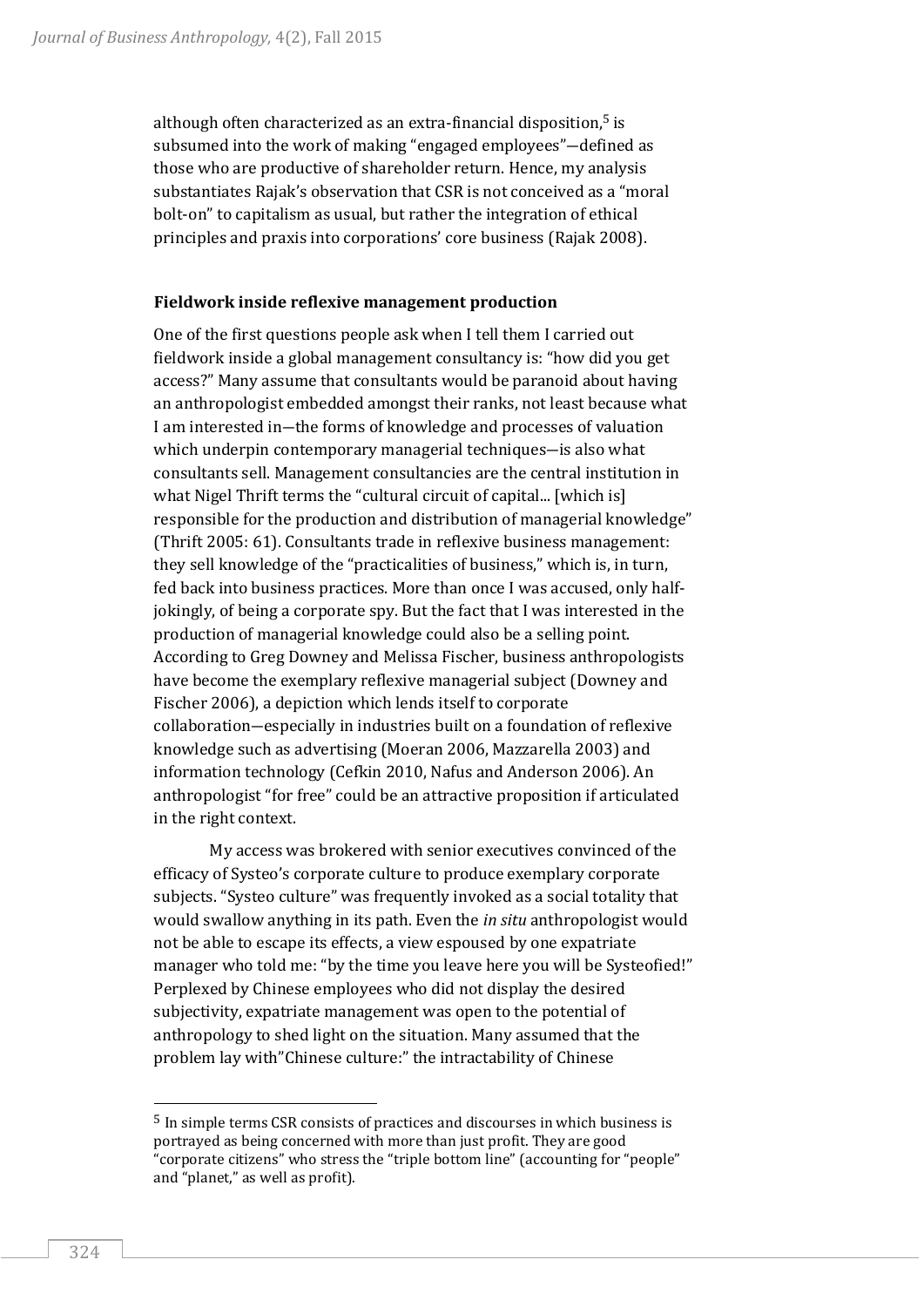employees, because of "their culture," to yield to Systeo acculturation. But others feared that the ineffective operation of corporate culture, a concept which was originally devised by management consultants, would threaten their status as knowledge experts and thus had potentially negative implications for the project of selling management knowledge externally.

After a stint as an English trainer to Systeo's back-office employees (who carry-out the routinized work of processing timesheets, expense claims, and arranging business travel of consultants), I was invited to participate in an internal management project concerning Systeo's corporate culture―the "human capital strategy programme." The ostensibly overlapping content of anthropological and consulting expertise―that of culture―surely facilitated, if not informed, the invitation. In any case, with this new position came a new means of producing anthropological knowledge―through collaboration with my research subjects (Holmes and Marcus 2006). Effectively, I was treated as an external consultant to Systeo's corporate culture―a position which conferred access to Systeo's HR department, internal corporate training, CSR initiatives, and entry to the various consulting offices in its China practice. However, after a year of access my motivations for carrying out work unpaid started to be questioned. Thus, for the last few months of fieldwork I took on a contractor role in the CSR division, helping to coordinate local CSR initiatives in the China practice.

By participating in initiatives of "corporate citizenship"―the vehicle through which CSR is implemented―it was hoped that employees would learn to perform the "core values" which formed the foundation of the firm's "corporate culture." Due to my commitment to anonymize Systeo to the best of my abilities, I am unable here to disclose the company's core values. However, it should be noted that companies in the professional services industry have strikingly similar core values, in spite of the explicit, or at least implicit, claims made on their websites that their core values form the basis of their *distinct* culture or "way of doing business." For example, Boston Consulting Group, Pricewaterhouse Coopers, and KKR―a consultancy, an accounting firm and consultancy, and private equity firm, respectively―all espouse core values of "integrity," "diversity/respect for the individual," and "innovation." Notably, however, Boston Consulting Group does not use the term innovation, preferring instead "Expanding the Art of the Possible." Historian Christopher McKenna observes that the two books which are widely cited as initiating the corporate culture movement in the 1980s, *Corporate Culture: Rites and Rituals* and *In Search of Excellence*, have strong links to McKinsey management consultancy's "brand" of professionalism (2006). The former was based on McKinsey's definition of corporate culture, whilst the latter was written by two McKinsey partners, Tom Peters and Robert Waterman, as part of a strategic decision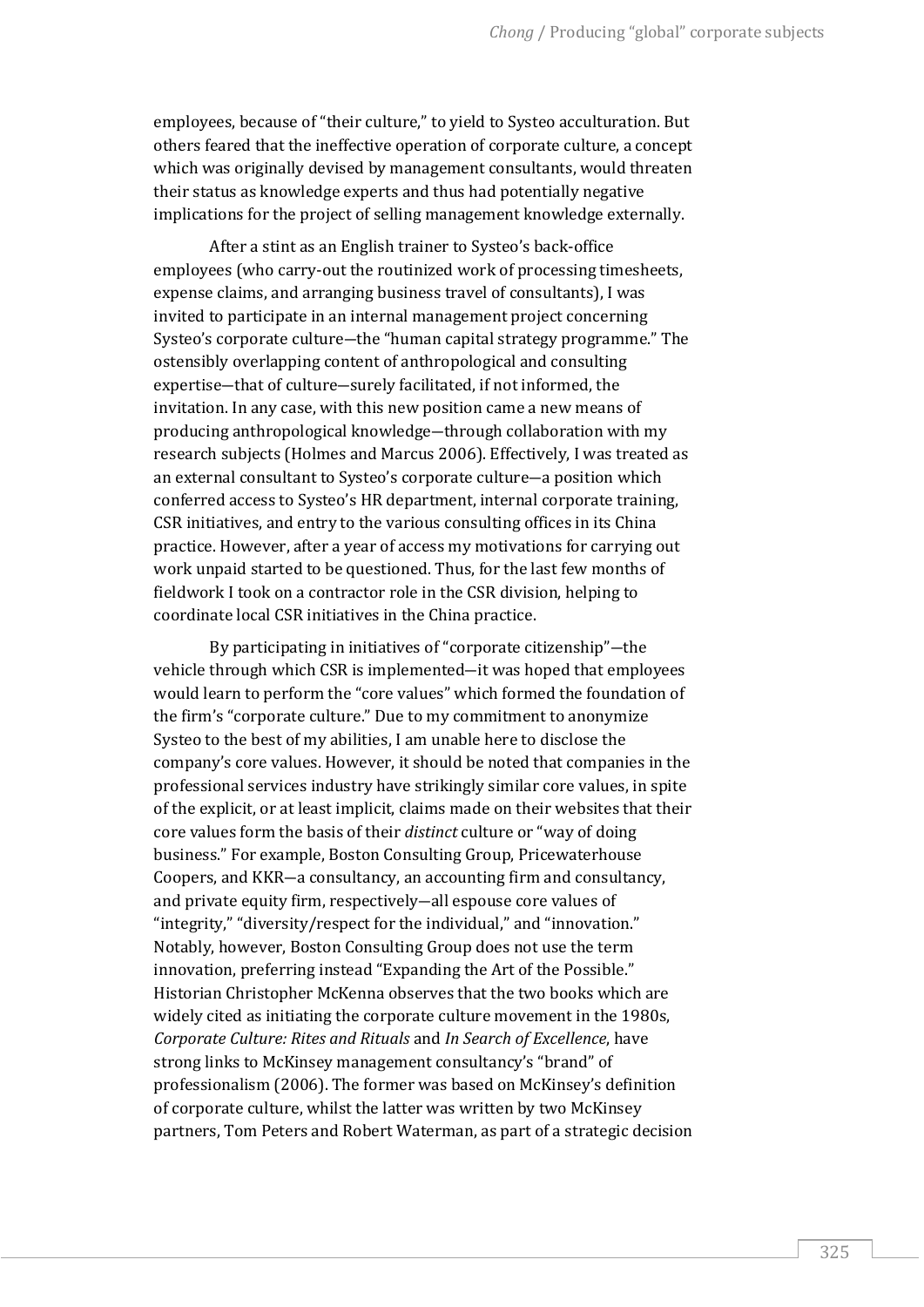to commodify the firm's professional practice (ibid.).<sup>6</sup> The now ubiquitous idea that a company's culture is defined by a set of "core values" derives from the codification of McKinsey's internal notion of what constituted professionalism. Rather than expertise being a source of professional status, for consultants, performances of professionalism provides a resource for claiming expertise (Kipping 2011). Moreover, professionalism can be standardized and developed into a full-scale model of organization―McKinsey's famous"7s" model―which places "shared values" at the centre of organizational coordination. In short, corporate culture hi-jacked cultural analysis for a management product.<sup>7</sup>

It is of relevance to ask, why do consultants espouse this notion of culture? The idea that organizational culture is a totalizing force which can be engineered at will, whilst clearly rejected by anthropologists (Marcus 1998, Wright 1994), is also a very particular view in organization studies and the field of management. In a paper on risk culture in the finance industry since the 2007-8 financial crisis, Mike Power, Tomasso Palmermo and Simon Ashby make the observation that regulators, risk committees, and consultants have a tendency to selectively appropriate from the organizational culture literature in their problematization of risk culture (2014). In particular, literature from the 1980s, such as the work of organizational theorist Edward Schein, is favored. Schein, who espouses a deterministic notion of culture which can, vitally, be controlled, appeals to experts whose legitimacy rests on assertions of being able to change or at least strongly influence social reality. By contrast, more recent literature, that which emphasizes a more open, less deterministic conceptualization of culture (for example, Alvesson 2013), is sidelined. Schein's formulation of organizational culture closely resembles McKinsey's formulation of corporate culture; indeed Schein was a favorite intellectual source for Systeo consultants in their Powerpoint "deliverables." But it was always the specter of failure, that despite all the exhortations of management consultants such a notion of culture could not produce the desired subjectivities, which animated my investigation. Hence, the aim of this article is to draw attention to the various subjectivities inside the consultancy, rather than an analytical focus on subjectivation in the Foucauldian sense, which assumes the smooth production of subjectivities. Furthermore, I suggest that it is by comparing desired subjectivities, as delineated by management practices and discourses, with those that employees actually evidence that we can shed light on the character of knowledge that consultants sell.

According to Nigel Thrift, managerial knowledge, which is at its

l

<sup>6</sup> McKenna states that "the managing partners at McKinsey & company created "corporate culture" as a strategic response to the declining demand for the firm's central "product" – the organizational study" (McKenna 2006: 193).

<sup>7</sup> [http://www.mckinsey.com/insights/strategy/enduring\\_ideas\\_the\\_7](http://www.mckinsey.com/insights/strategy/enduring_ideas_the_7-s_framework) s framework (accessed 16 April 2015).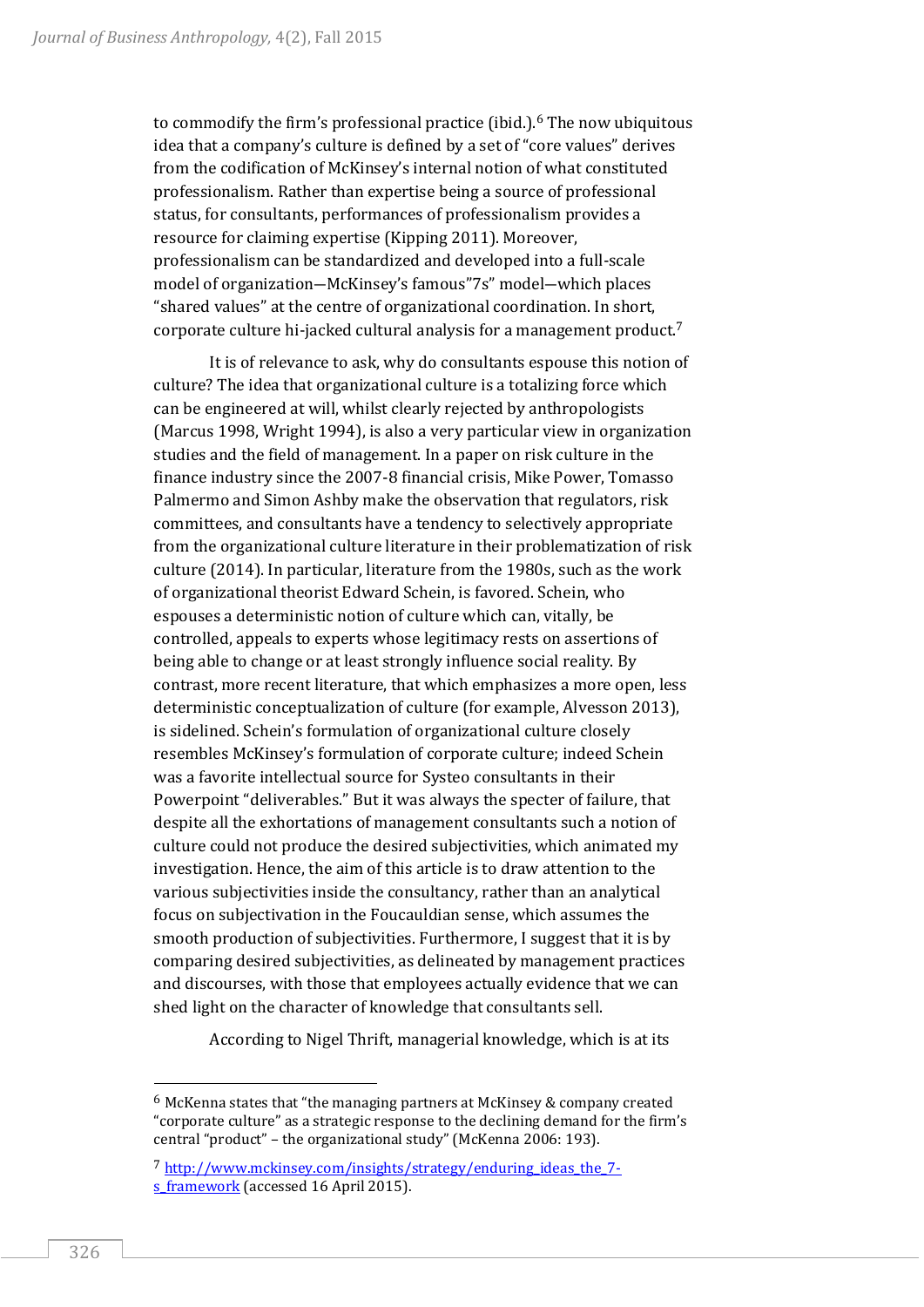most basic concerned with the minutiae of interaction and human behavior, is performative in the sense that embodied performances of this knowledge are required for its authentication. (Thrift 2005: 96). In addition, he suggests that the prescriptive character of reflexive managerial knowledge is such that it "has the power to make its theories and descriptions of the world come alive in new built form, new machines and new bodies" (Thrift 2005: 11). This second notion of performativity bears close resemblance to Michel Callon's thesis of performation. Writing specifically about economic models, Callon (1982: 2) argues that economics "performs, shapes and formats the economy, rather than observing how it functions." This thesis has been taken up with gusto in the social studies of finance where scholars have demonstrated how financial equations and trading algorithms work not to represent but to intervene in the social reality of financial markets (Mackenzie 2006; Mackenzie et al. 2007). Management consultants also produce practical models―those that are actually used in business―which do not necessarily correspond to economic or management theory as taught in universities (Thrift 2005). In so doing, they play an important role in shaping every day business realities. However, it should be noted that the ways in which these models affect social forms is not necessarily isomorphic with the claims embedded in their theories. Hence, rather than focusing on whether or not models of corporate culture can be considered culture proper, I look at how practices and discourses of acculturation such as corporate citizenship, create the legitimacy for managerial interventions in the most basic forms of corporate life.

# **Corporate citizenship and the performance of morality**

Writing about the "de-radicalization of CSR," sociologist Ronen Shamir observes that "the community" of CSR discourse can often refer not to local "stakeholders" but the employees of large corporations. He argues that: "by focusing on employee participation in CSR projects, by enlisting them to contribute time, money and knowledge, and by sharing with them the company's reputation as socially responsible, the normative control is deployed by transforming employees into a 'community' and by turning labour relations into a question of employees' satisfaction and loyalty" (Shamir 2004: 683). CSR initiatives provide myriad possibilities for employees to perform the company's core values. Inducting employees into being "good corporate citizens" constituted a pathway for them to become "Systeofied." As Peter Grantham, a consultant from the London office, put it: "CSR seeks to inspire our employees and reinforce cultural values about 'who we are' and 'how we operate.'" In China, this injunction takes on a rather literal meaning. According to Stephanie Smith, Head of Global Giving, Systeo was only allowed to open offices in China on condition they provided educational and community investment.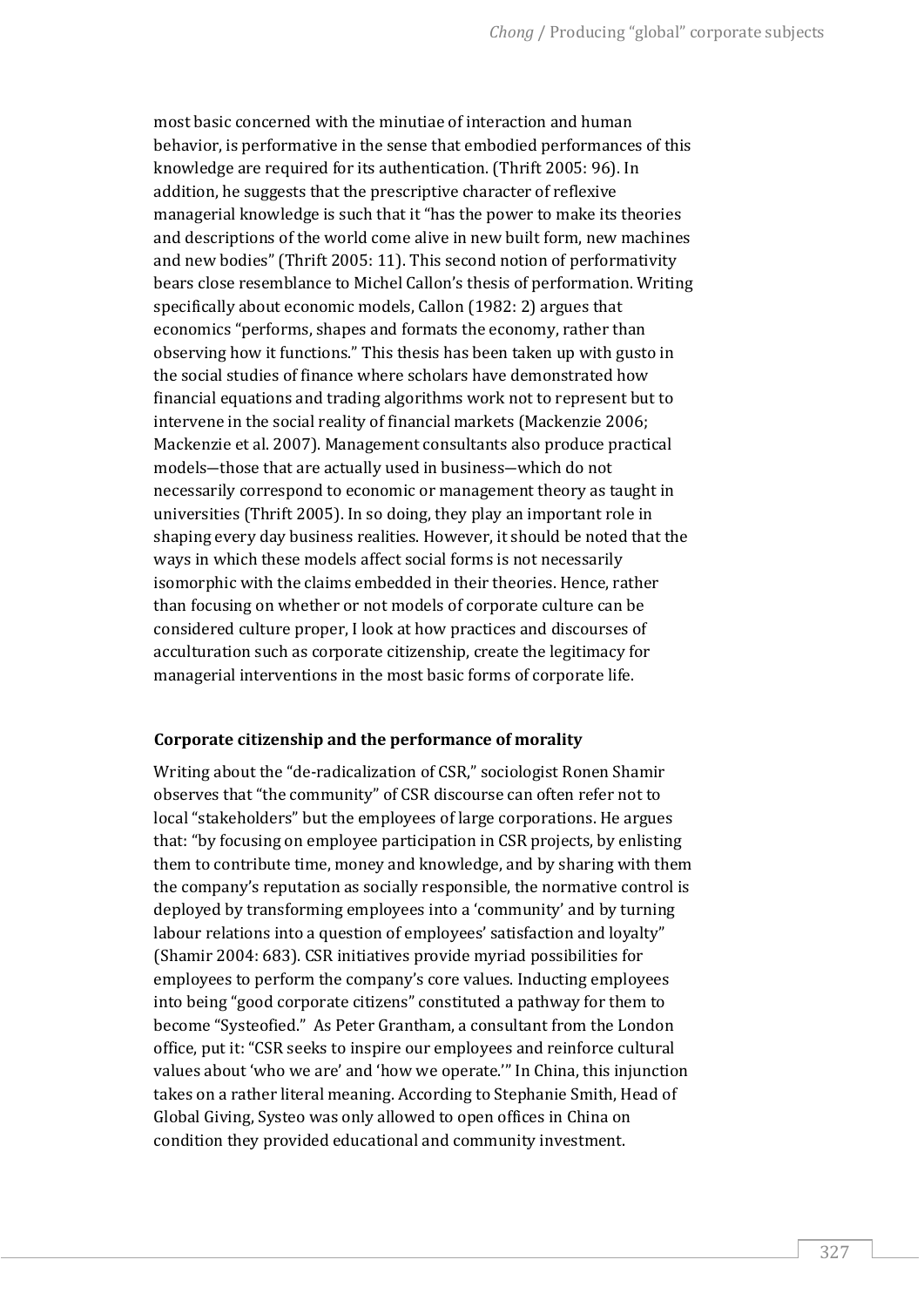In autumn 2008 I participated in Systeo China's "flagship" corporate citizenship event―a charity bike ride across Sichuan province to raise money for victims of the devastating earthquake which had hit the region on May 12 of that year. To be considered for participation I had to donate at least one item to an online auction. Other employees would then bid for these gifts, the money going to the Sichuan relief effort. The fifteen employees with the highest bids, and thus who had raised the most money, would be selected automatically. The remaining twenty slots would be decided by putting all the other "sellers" into a lucky draw.

Just a couple of months after the auction I boarded a flight to Chengdu, the capital of Sichuan province, with all the other Beijing-based employees. Once there we boarded a coach which took us on a tour of the city before arriving at the hotel. Along with our flights and meals Systeo had paid for us to stay in a 4 star hotel in the downtown area. After 30 minutes to check-in and freshen up, we met outside the hotel for the bike fitting. Gleaming new mountain bikes were unloaded into the car park. British senior executive, Mark McDougall, had brought his own well-used racing bike. The bike mechanics enjoyed teasing him in broken English, saying that it was a great bike "maybe ten years ago." Conversations were stilted but jovial, as the participants―consultants drawn from the different China offices―started to get to know one another. We continued chatting over dinner. One consultant, Xing Feng, a native of Chengdu, was in hospital when the earthquake began. "I was lying in the hospital bed when the walls started to move; I had no idea what was happening," he recalled. The other participants listened with unwavering attention, some of them visibly moved. "This is my home and I know people who have lost their homes, friends or family members," he went on to say. His personal narrative contrasted with that of James Tsang, from Hong Kong but brought up in the US, who spoke in abstract terms about how "in these times, what with the financial crisis, it's good to give something back to society."

We cycled between fifty and seventy kilometres each day, covering one hundred and fifty kilometres altogether. Mark, the British senior executive, was my "chaperone." One of the best riders, he was usually at the front of the pack, but periodically he would hang back to check on those behind him. He would often cycle next to me, giving me advice on how to make better use of my gears and encouraging me with comments such as, "just imagine how amazing you're going to feel when you cross the finishing line―it's gonna be worth all the pain!" Saddle sores were the least of my worries. With a route that included motorways and dirt tracks through industrial processing zones, as well as the expected climbs up Emei Shan and Le Shan, the famous mountains of Sichuan, we found ourselves cycling in harsh conditions. Our clothes were splattered with mud and a thick layer of dirt covered our faces. The participants―middle-class, white-collar workers―could be forgiven for thinking they had signed up for a survival course, not a bike ride. The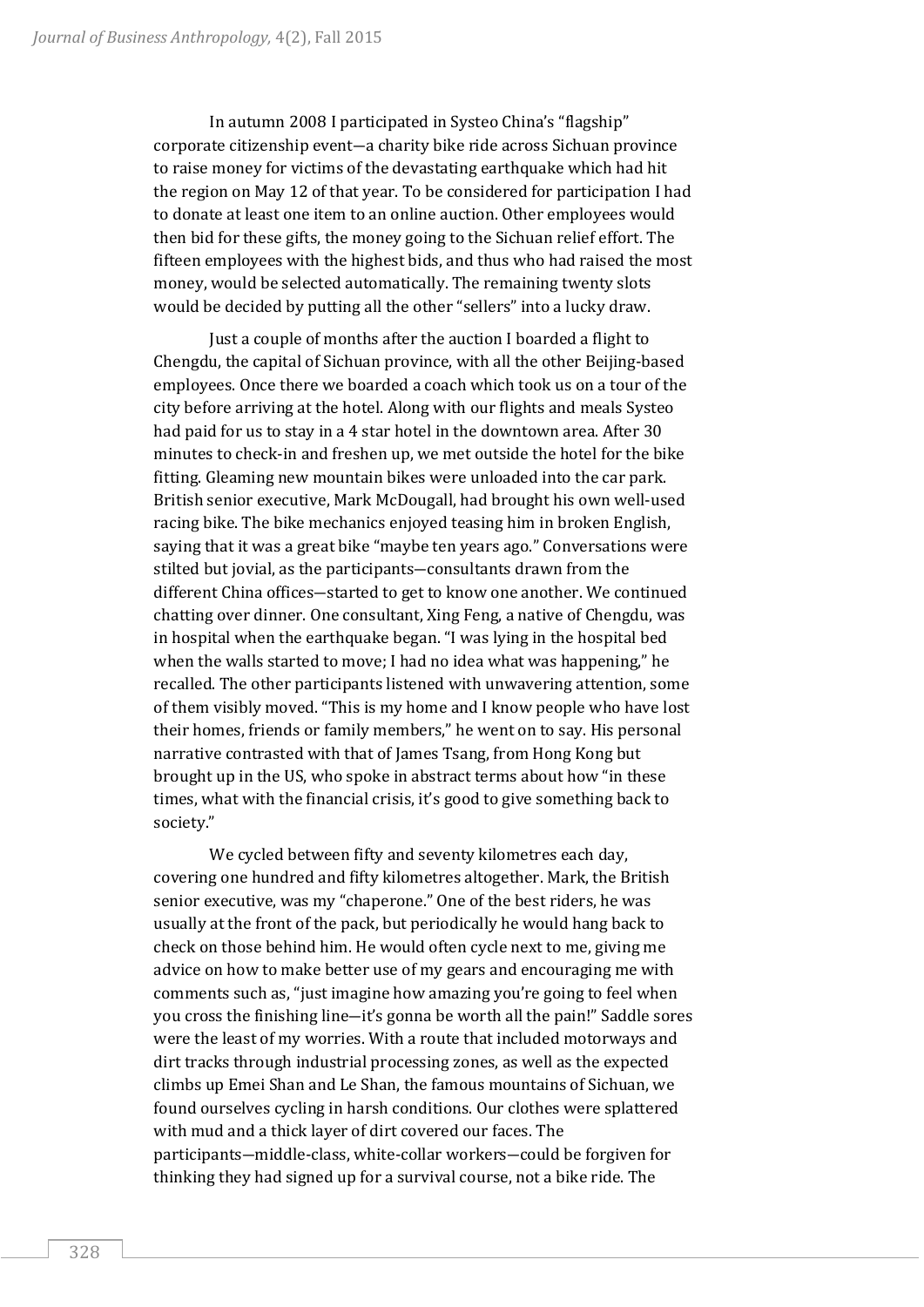message that we needed to suffer to do good, that this was an exercise in being "outside your comfort zone," was deeply apparent.

Blocked roads, collapsed buildings, and piles of rubble became familiar sights on our journey. The "finishing line" was a construction site. A primary school that had been destroyed in the earthquake would be rebuilt, funded by Systeo. Led by the senior executives, we formed a procession of cyclists, greeted by cheers from local government officials, pupils and their parents. The pupils performed a song and dance routine. The consultants presented them with rucksacks stuffed with treats. Then the day's climax―a "ground-breaking" ceremony in which senior executives were photographed posing with shovels alongside government officials. The next day, we visited two more schools. Consultants dished out blankets and laptops. They asked the children if they had heard of Systeo and if they wanted to be management consultants when they grew up. Later we filed into the makeshift canteen and had lunch with the pupils, some of whom were dressed in the traditional costumes of the Yi minority. One little girl notable for her green eyes, so uncommon amongst Han Chinese, drew the most attention. Out came the digital cameras. Groups of consultants and children held their hands up, fingers adopting the "V" for victory symbol, and smiled to the beat of the flash.

By fetishizing the people they helped it would appear that Systeo employees considered them to be wholly different. The children were rural citizens, less sophisticated, and un-modern in comparison. Deciding who deserves help requires a process of differentiation. Workers considered the children to be of lower *suzhi* (quality)―a concept which has become central to processes of governance in post-Mao China, and is typically invoked as form of social classification which justifies inequalities of power, status and wealth between those with "high" *suzhi* and those "lacking quality" (Kipnis 2007). Yet, in some ways the children were not so different. Only the top fifty students (by test scores) were allowed to attend. Like the consultants, who were typically recruited from elite universities, they were high academic achievers―perhaps one day they would become consultants? The consultants were helping people they could both distance themselves from and identify with. Depicted as less fortunate versions of themselves, the precocious pupils of the destroyed Sichuan schools were the "safe" Other to which they could direct their good intentions.

Employees had signed up to a strange mix of endurance, selfdeprivation, and indulgence. Given that they spend at least five days a week inside an office, cycling one hundred and fifty kilometres across Sichuan was physically, as well as mentally, challenging. But these were isolated, contained challenges. Unlike the children they visited, the recipients did not stay in makeshift housing, but rather in a four star hotel. Similarly, eating simple dishes of plain vegetables and rice was a one-off experience of "the local," and not a mundane activity of everyday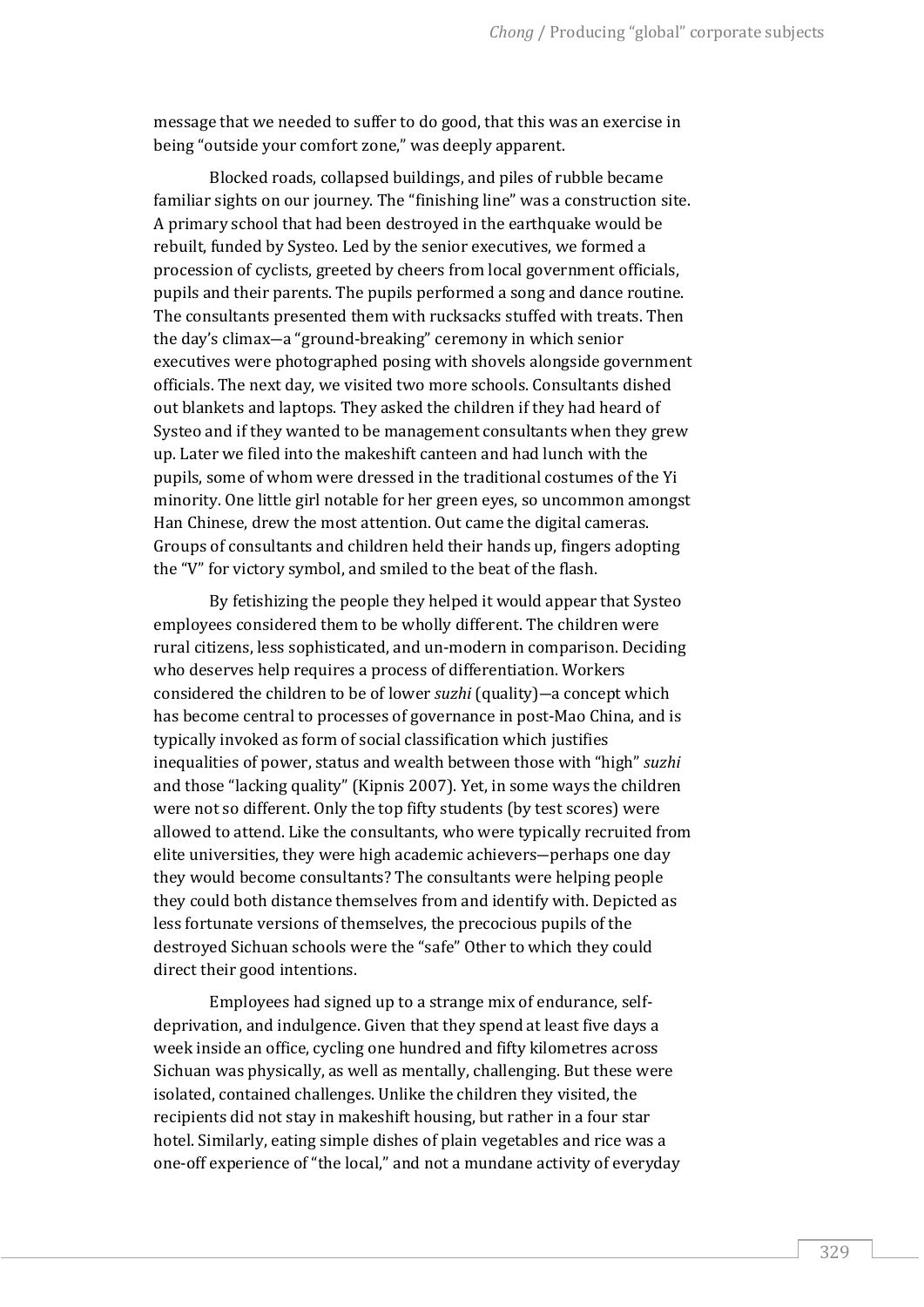existence. These were also meticulously planned challenges; by contrast the children were faced with the ongoing instability, uncertainty and precarity of living in the aftermath of the earthquake. I point out these differences because it is precisely by drawing parallels with recipients―the creation of an "empathic zone"―that employees can be said to be experiencing "the Other" and thus testing themselves. It is this carefully calibrated testing of the self that is so covetable and definitive of the internal practice of CSR. The bike ride was designed to be experienced as a series of revelatory moments―about participants' own capabilities, their responses to adversity, their position in social hierarchies, and even the utility of their expertise. These revelatory moments were crucial to transforming the self: that is, to promoting the creation of new subjectivities. One might expect that employees returned to work with an improved ethic of graft. Perhaps, also they became more content in their everyday work, which might translate into a state of heightened passivity so making them easier to manage. Or most obvious, one might expect that they found meaning, a sense of purpose, in jobs which are defined by their inscrutability.

### **Performing a"global" morality in post-Mao China**

Although long established in Systeo's older geographies (of North America and Western Europe), corporate citizenship was still in its infancy in China. "It's been hard to get traction―it's been difficult to build corporate citizenship in China," remarked Stephanie Smith, Head of Global Giving. Tentatively she suggested that that there was "not a strong heritage of charitable giving due to cultural norms." Stephanie implied that Chinese employees constrained by "their culture" did not grasp the idea of charity―giving without the expectation of return―a problem that suggested, in her words, "a need to increase employee awareness." This was especially important because "corporate citizenship is something that develops organically in each region," being comprised of "employee driven initiatives [and hence] often takes on a 'local flavor.'"

As Carolyn Hsu has pointed out, voluntary giving is not a foreign concept to Chinese who have long seen it a moral obligation to provide for kin in need (2008: 84). However, giving to strangers―a central principle in Western charitable giving―is not valorized and has only been recently introduced (ibid.; also see Rolandsen 2008). Hsu examines the historical development of Project Hope―one of the first, and most successful, charities in the post-Mao era―which was set up to raise funds for rural schools. It elicits donations from individual and corporate donors; the latter includes, notably, Systeo. According to Hsu, the main problem facing charitable organizations in China is that Chinese people find it difficult to trust strangers unless they are engaged in reciprocal relations built up through gift exchanges. As well as noting that charity is a culturally conditioned perception based on a Western conception of universal love,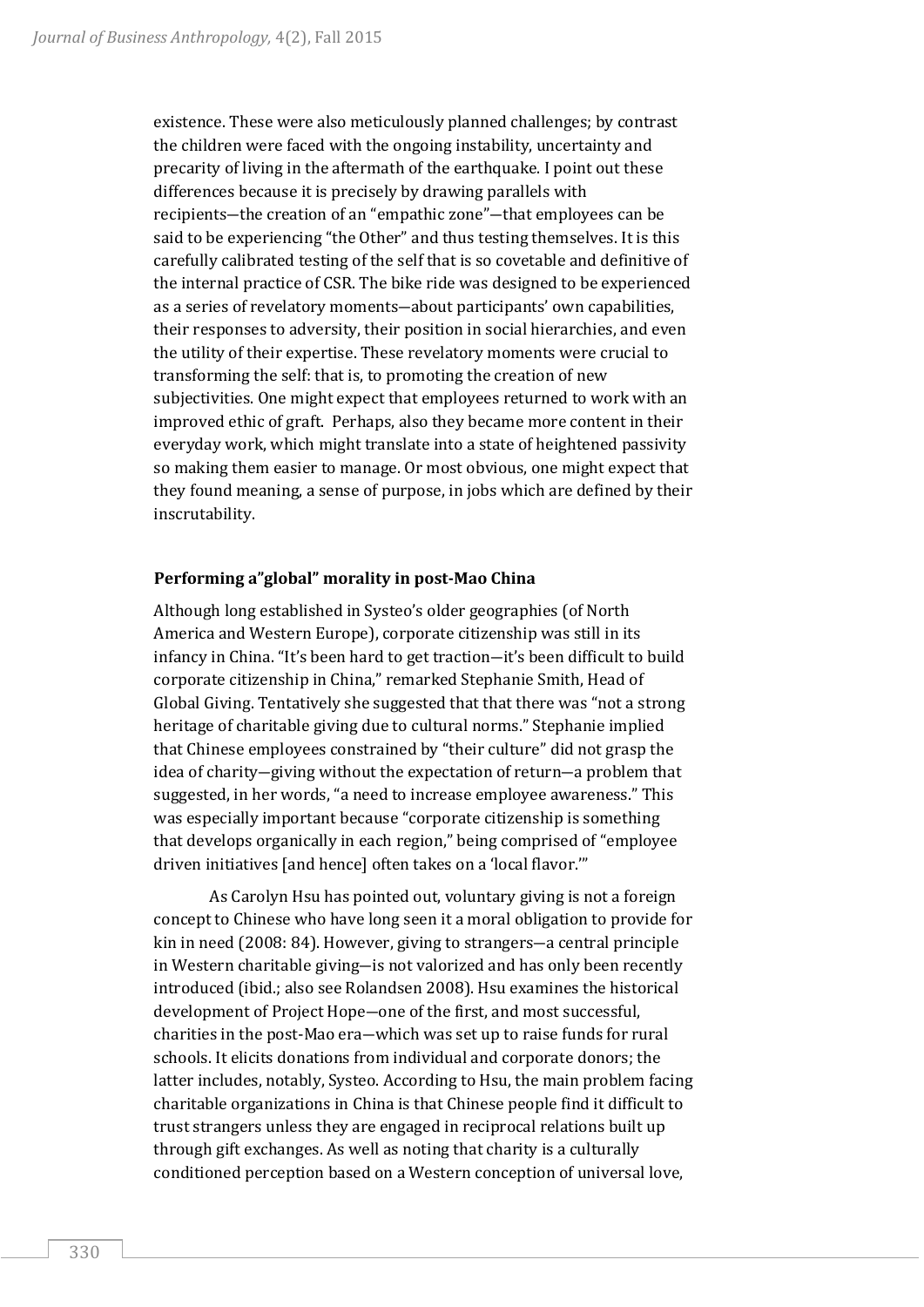which can thus be applied to those near and distant to us, Hsu observes that such cultural hurdles can be overcome by drawing on existing schemas of moral legitimacy. For example, by recasting hitherto anonymous donations as personalized, and hence trust generative, relations between donor and recipient. Stephanie's assertion, shared by many expatriates, that Chinese employees are held back by a set of norms or cultural values, fails to grasp how notions of charity are predicated on configurations of social relations which are not necessarily shared across contexts. As we will see, this failure to consider social relations would not be the only threat to the realization of the desired corporate subjectivity.

During the bike ride there were nightly team briefings, in which consultants were invited to give their thoughts on the day. One consultant commented that one of the children, of the schools we had visited, had the same mobile phone as him. "Do they really need our help?" he intoned. A few of us went to a bar afterwards where the discussion continued. "It's different for us," said Chen Jin, a consultant from Beijing, referring to mainland Chinese employees as opposed to expatriates. "Obviously we have very different lives from these children, but you know thirty, forty years ago…we weren't so different." Since market reforms were introduced income inequality has skyrocketed and Chinese society has become increasingly stratified. That said, the suggestion that urbanites and rural citizens were equal under Mao is at best nostalgic. Various scholars have pointed out that rural China, although privileged in (Chinese communist) party discourse (Bach 2010), was continuously decimated and devalued for the sake of creating urban China as the vision of socialist modernity (Siu 2007). Nevertheless, Chen Jin's comments do show how memories of China's socialist past continue to inform how people experience and make sense of present-day social differentiation.

Chen Jin had questioned whether these communities were truly deserving of corporate aid on the basis that the recipients appeared to be too similar to them. I should stress that Chen Jin and other Chinese employees were not disengaged from the plight of China's rural poor. They would often forward emails to each other asking for donations to charities dedicated to improving the living standards for rural children. Containing harrowing images of teary-eyed children eating scraps of food, carrying sacks of sticks on their back, hands and faces raw from the cold, these emails stated emphatically who was the deserving subject of charity. Systeo's CSR initiatives had disrupted the overdrawn, if not patronizing, image of the rural child as the uncivilized, inferior Other to the modern, middle-class urbanite that employees propagated.

Yet, this was precisely the opposite of what was intended. CSR initiatives are predicated on, and serve to magnify, the inequality between recipients and donors. Whether represented as integral to their business model, or simply old-fashioned corporate giving, CSR has innovated little on the imperialistic trope of Western folk helping to civilize the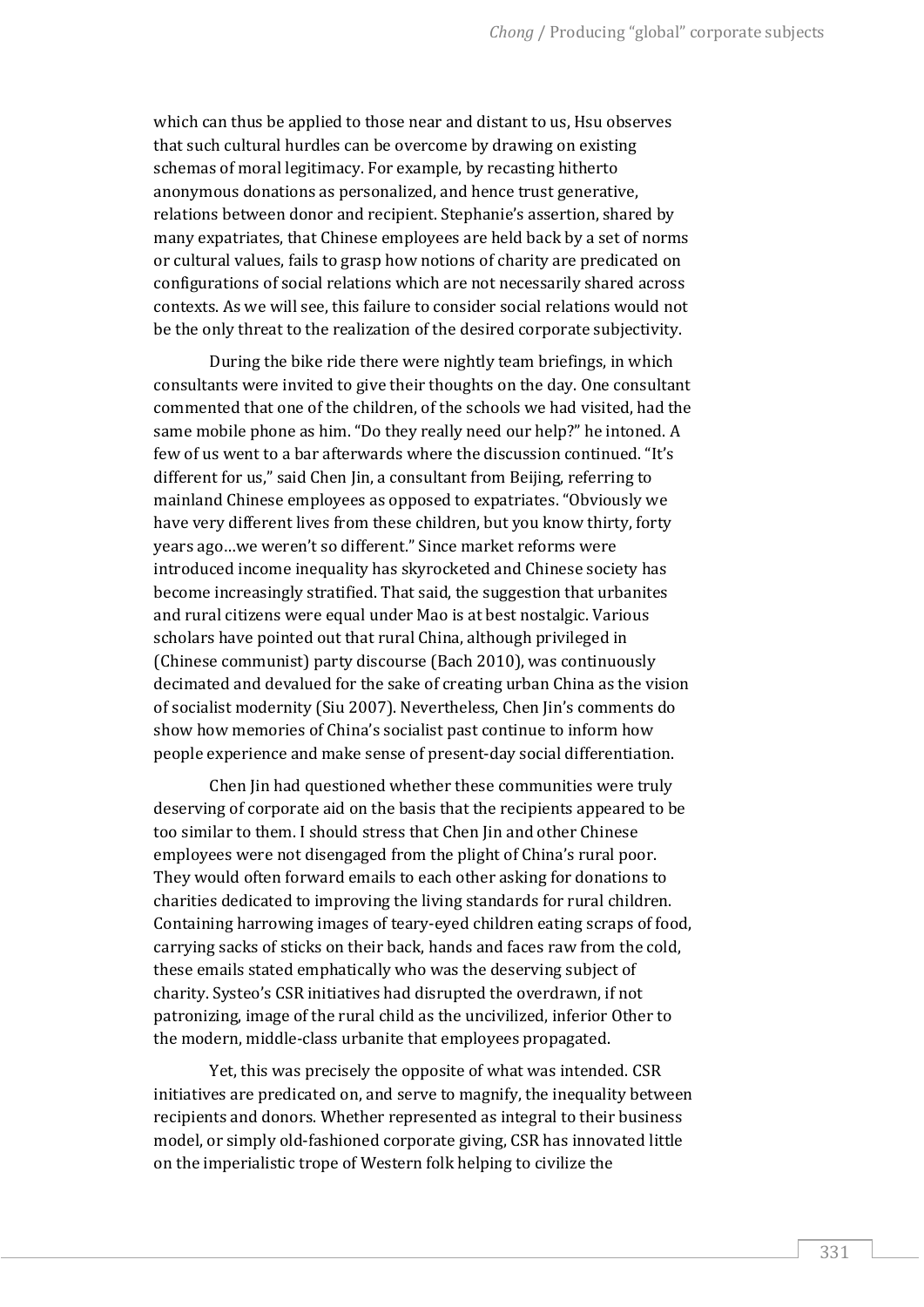developing world. It is by highlighting inequalities that CSR initiatives gain their moral legitimacy: who can truck with measures to help those who are worse-off? It is apparent that certain representations of communities are necessary to legitimate CSR as a way of "giving back" to society. If Chinese employees do not see themselves as superior to the recipients of their goodwill, then the moral imperative that drives the initiative is lost. They might begin to wonder why they have made personal sacrifices―not just with the objects they put up for bidding, but also four days of annual leave, four days that could have been spent with their families―to cycle across Western China. They have suffered, but for what and for whom?

At the end of the event, we were put into groups of three and asked to write an article together based on our experience. The best articles would be published in the company CSR magazine. I was put with Chen Jin and Yu Na, two consultants from Beijing. We sat together on the bus back to Chengdu to discuss what we might write. Yu Na asked a rhetorical question: "the government would provide help if Systeo didn't, right?" to which Chen Jin agreed. From conversations on the road I sensed that many employees had chosen to participate in the bike ride in order to see with their own eyes the destruction wrought by the earthquake. A distrust of Chinese media representations which had saturated primetime TV, night after night, served as one motivation. Buying into the wave of Chinese nationalism that was fuelled by this media explosion was another. As we passed a refuge of temporary shelters, metal cabins with uniform blue roofs, Lisa Teng, a consultant based in Shanghai, pointed out the grand, grey brick government offices in close proximity. "Buildings for officials get rebuilt before homes for ordinary people―that's China for you," she lamented. Even though employees thought that the relief effort would be marred by corruption, they took it for granted that the state would be leading the operations.

As Catherine Dolan has argued, the practice of CSR typically claims its legitimacy, or at least rhetorical traction, by claiming to plug gaps in development produced by the absence of the state (Dolan 2010). The lack of formal standards or regulation―whether concerning labor practices or factory emissions, for example―is used to justify the growth of CSR practice in these areas. In the United States, where state intervention is often treated with suspicion, the idea that corporations will intervene in everyday life-indeed that they should because they provide better, more efficient solutions―is widely accepted. In China, however, the state is seemingly omnipresent. Basic choices concerning human reproduction, media consumption, one's place of residency, are all subject to state intervention. This control is enacted through paternalistic ties, not dissimilar to the kind invoked by the practice of CSR. This point is exemplified by the media construction of "Grandpa Wen," Wen Jia Bao, then Premier of the PRC, the 66 year-old poster "boy" of the relief effort. TV crews and journalists document him in the trenches, consoling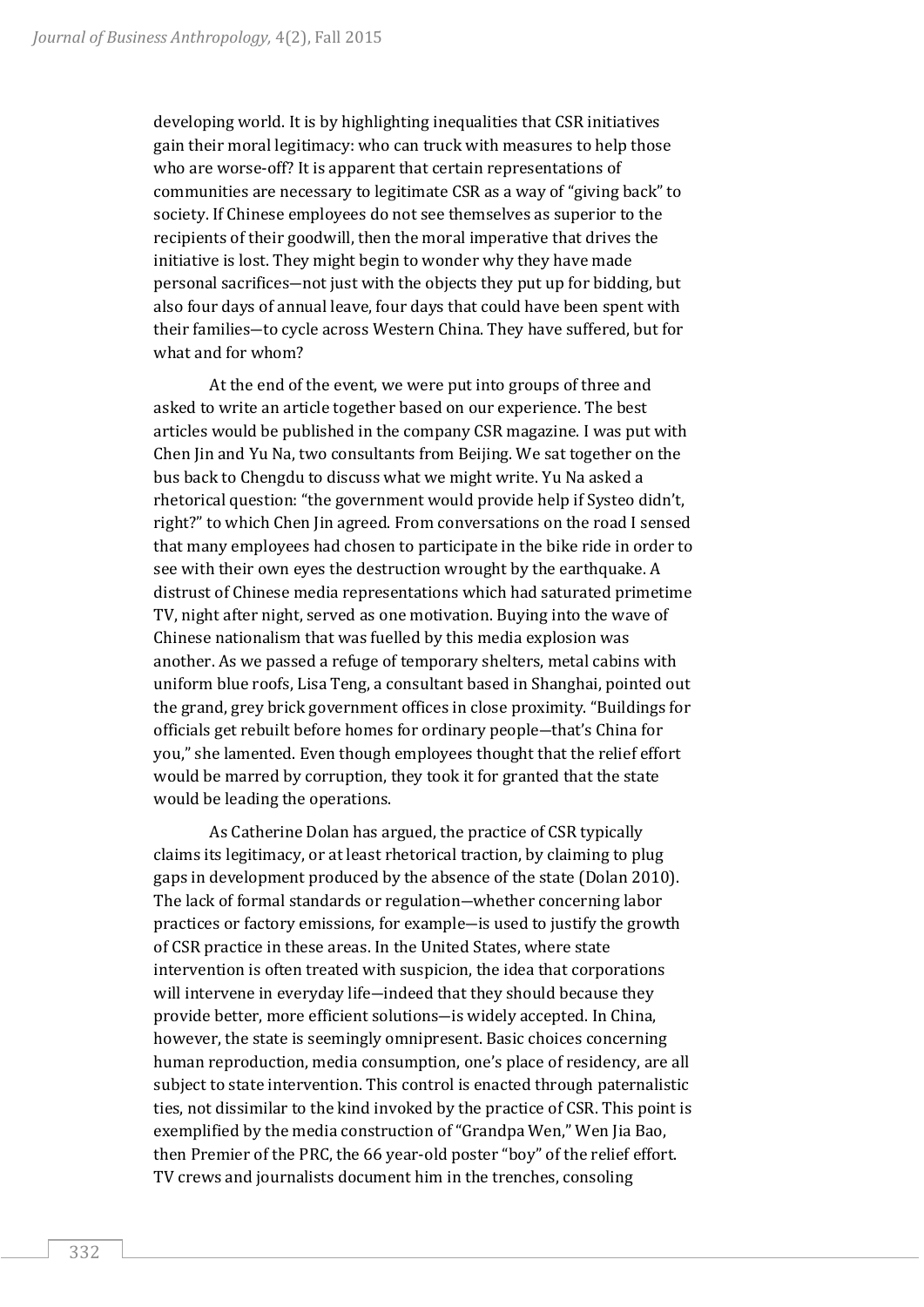homeless, maybe even orphaned, children―the victims of the earthquake. Such media narratives drive home the message that the patron of the relief effort was the Chinese Communist Party, not Systeo or any other Western donor. Stephanie Smith and other employees, expatriate and Chinese, involved in building Systeo China's CSR programme, had not thought through how a strong, paternalistic, state would impact the effectiveness of CSR to engage employees. In this context, the value that Systeo brought to the relief effort was not apparent. And thus the key CSR message, to both external stakeholders and Systeo employees, that Systeo is there to "make a difference," failed to materialize.

Months after the bike ride I had lunch with a few consultants. The conversation turned to the topic of corporate citizenship. One consultant, Joanna Li, told me that they do not yet have the culture (*wenhua*) for such initiatives. She said that "not long ago the government took care of everything―your work, where you lived, people in need." She was referring to Mao's "iron bowl"―the set of cradle to grave benefits, including life-long employment, which prevailed under socialism. "People don't really consider giving to others; it's just not in the culture right now," she explained. Joanna's comments seemed to imply that culture, a bit like older ideas of development, was based on a linear teleology. One day Chinese culture would "catch-up" with the West, and then giving to charity would be normalized. Expected even. Until then Chinese "culture" would hold back the implementation of CSR. Joanna's thinking seems remarkably close to that of Stephanie Smith, the Head of Global Giving―recall her remark that "the norms" of giving were not yet established in China.

The idea that there exists a teleology of development which is matched, or evidenced, by a teleology of mentalities may not be anything new. What is interesting is how, in this context, culture is seen as the driver of these teleologies, in contrast to standard modernist notions of development in which culture is posed as a hindrance to producing rational, liberal citizens. It may be the case that this reversal simply reflects the fact that culture is a dominant discourse of management consultancy and is seen as a model for controlling social reality. As I have already pointed out, consultants, despite being hired to create efficiency through the implementation of standardized, rational and technocratic forms of management, in fact base much of their expertise on culture. But the recourse to culture, and in particular the invocation of cultural difference for explaining the failure to conform could also be read as an unprovocative way of side-stepping managerial control. That is to say, Chinese employees are also adept at apprehending culture for their own self-interest.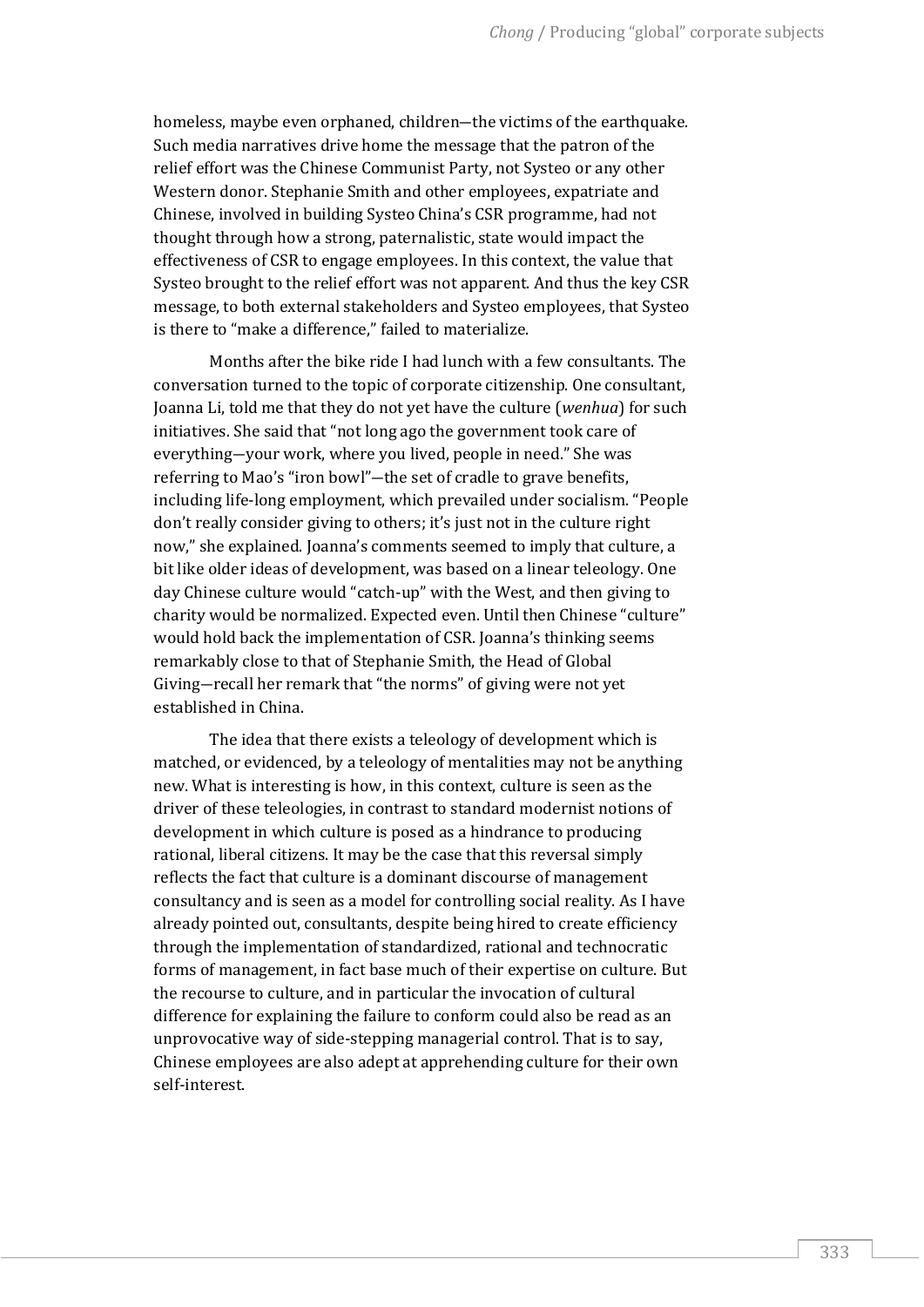#### **Providing a "high level experience"**

The money raised from the bike ride bolstered the already considerable amount raised through a donation drive launched in the immediate aftermath of the earthquake, in which the company matched every *renminbi* donated by an employee. In just one week Systeo China and its employees had donated over 2 million *renminbi* (U\$S180,000) to the relief effort. Employees' generosity called into question Stephanie's assertion that "the norms" of giving were not yet established in China. Given that a sizeable donation had been made, and with ease, why was it necessary to organize a fund-raising bike ride? Some insight can be found by looking at who was eligible to participate. Any employee could donate money, but only permanent employees received the email explaining how they could join in. $8$  As we will see, corporate citizenship is seen as a form of human investment, which is reserved only for those the company seek to retain.

Just six months after the bike ride I was hired as Systeo China's very first "Corporate Citizenship Coordinator." In fact the job was created with me in mind. The experience I gained working in the Human Capital Strategy Programme was seen as especially relevant, a point I will return to later. Also, having participated in the bike ride, I was well informed to help organize the following year's bike ride, the main task of this position. So I joined a bike ride committee comprised of consultants who had volunteered their project management and logistics skills, as well as time, to the CSR Programme. Over a series of conference calls we hammered out a rough sketch of the event; it was my job to translate these ideas into fluent, exciting communications which would be sent directly to employees and uploaded onto the company intranet.

Very quickly I realized that we were planning a much more ambitious event than in previous years. There would be more participants―up to sixty employees and, for the first time, the bike ride would be open to employees outside of China, as well as those based in the China offices. This was the idea of Emma Jiang, senior executive and bike ride lead. The participation of employees from North America and Europe would, according to her, show that Systeo China was a truly global entity. Another reason for pursuing this arrangement was that it might encourage Chinese employees to take part. Most were between their mid-20s and 30s and, unlike their parents, had only ever been employed by foreign companies. They saw themselves as part of a generation of Asian cosmopolitans who wanted to work in "global" environments (Hoffman 2010, Hsu 2005). CSR initiatives such as the bike ride were almost unheard of in Chinese enterprises. Their existence signalled immediately

<sup>8</sup> Because I was not a permanent employee I should have been disqualified. However, other colleagues lobbied the senior executive who was overseeing the event, telling her about the unpaid work I had done for Systeo's corporate citizenship initiatives. Thus, she decided to make an exception.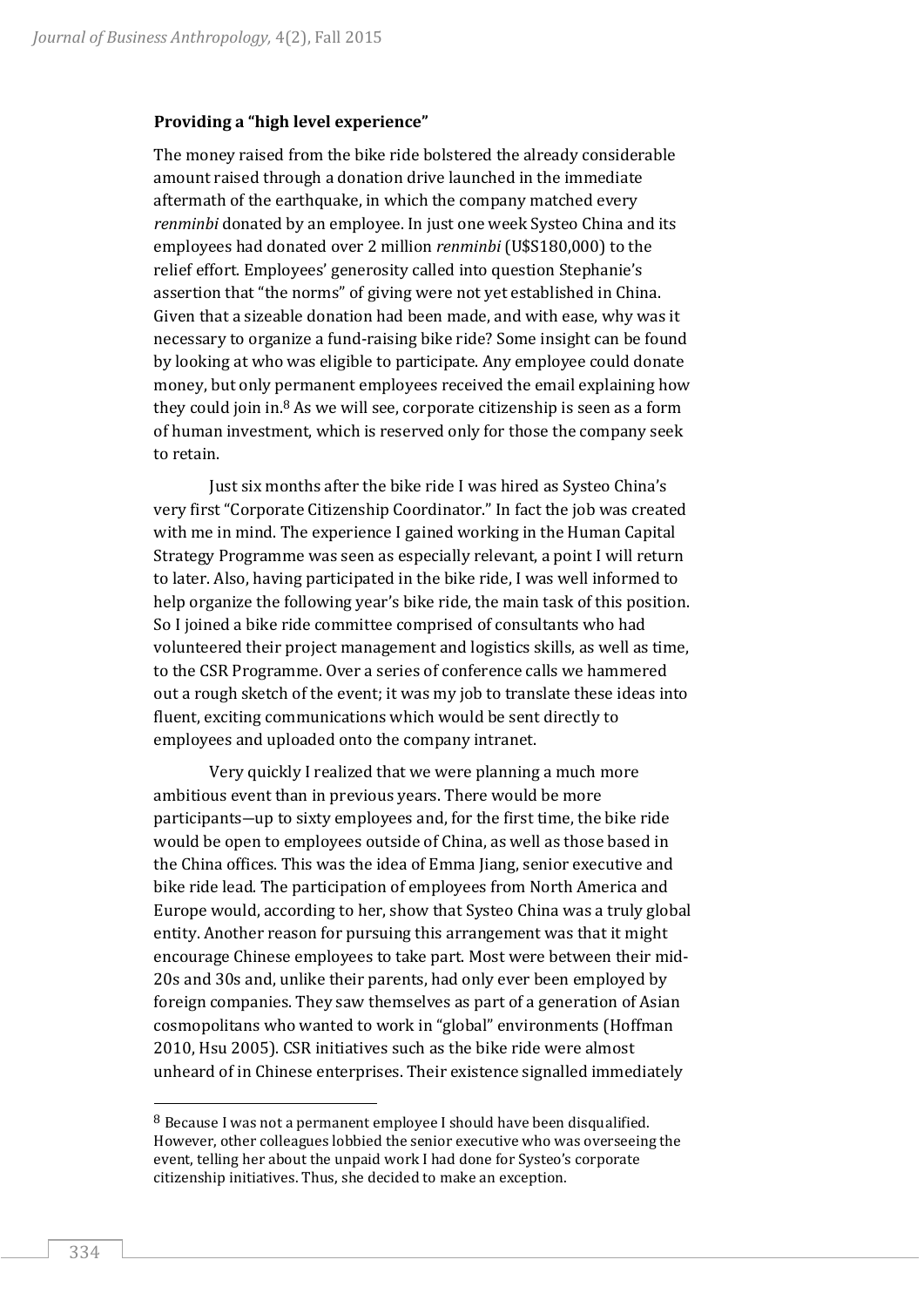that these were not "local" entities. Moreover, such events allowed employees to actually meet and interact with Europeans, Americans, and Australians.

Emma also expected "foreign" employees to jump at the chance of cycling in China. But getting access to them would not be a straightforward matter. We needed to "reach out" to the CSR leads of the different Systeo geographies. Their Western names indicated what the employee directory confirmed―only Systeo offices in the global North employed specialist CSR professionals. China did not have a CSR lead. As contracted CSR coordinator, I was the next best alternative. Hence, I was asked to present Powerpoint detailing our plans for the coming bike ride and background information on the previous year's event. David Kraus, the German lead, was to first to comment: "I know what the [German] senior executives will say: 'that's nice but what does a bike ride have to do with Systeo?'" The connection between corporate citizenship activities and Systeo's core business was not apparent. Amelia, the US lead, had different objections. She said she would only want the US geography to be involved if we could "deliver a high level experience that rivals the Everest event." The year before employees, notably only those from the global North, had been invited to "challenge themselves" by trekking to the Mount Everest base camp, an event of great complexity to organize, which was collectively judged a "resounding success." I was struck immediately by Amelia's emphasis on the individual employee's experience, rather than on the charities for which the employees would be raising money. Cathleen Doyle, the Ireland CSR lead, seemed to share her concern interjecting with, "does anyone on the global corporate citizenship team know you're organizing this?" The tone in which Cathleen asked her question seemed to suggest that we, the Chinese corporate citizenship team, were errant children going behind the backs of our "Global" parents. The implication was that if Global was not involved then they―the Western CSR leads―could not ascertain the quality of the event, the experience we would deliver, which made them wary of letting "their" employees participate.

In fact Global were the ones who suggested we contact the CSR leads. Sitting at my desk, staring at my phone as if it could talk back to me, I felt extremely uneasy. There was something untoward in their questioning, something that suggested we were not just talking about logistics or CSR. Our competency, our skill at performing corporate ethics, was under attack. Amelia stated in no uncertain terms that she would not be sending out our communications to all US employees. In effect she was refusing access. Only those who had signed up to corporate citizenship interest lists, and Asian American employees, would be made available to us. I was floored. There was a mailing list comprising only Asian American employees? In a "global" company? And why would only Americans of Asian ethnicity be interested in participating? Amelia's comments seemed to rehearse my own observation that CSR "works" when employees can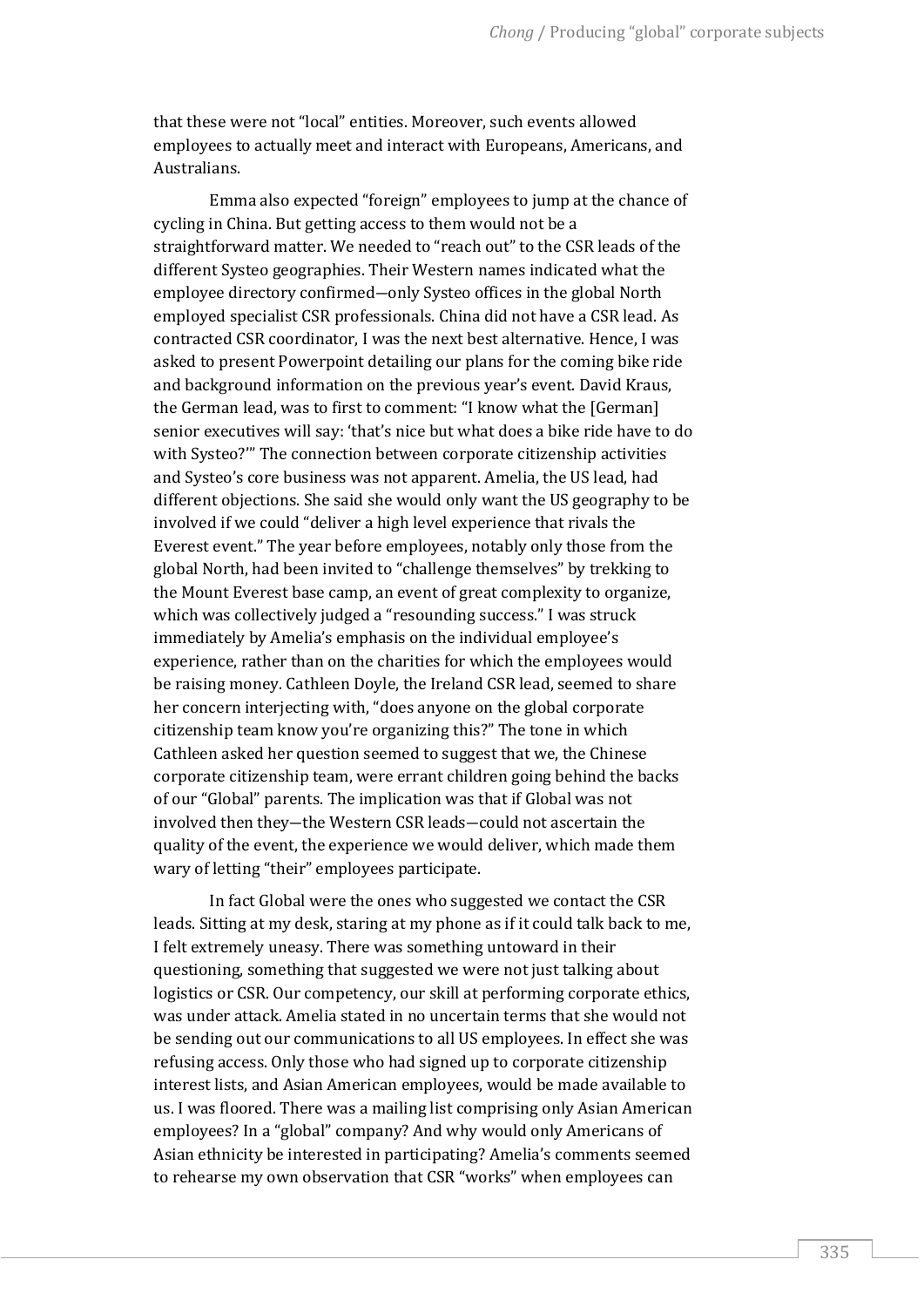identify with the recipients of their goodwill. Except she seemed to suggest that a common ground could only be found on the basis of ethnicity.

There were also controversies over who would be a deserving recipient: "Where do you draw the line? There are lots of charities which need our support in Ireland so why should we help raise funds in China?" remarked Cathleen. Emma trotted out the global narrative, that as a global company Systeo should encourage its employees to participate in charity events in different geographies. Met with awkward silence, Emma added: "the foreigners, I mean the expatriates who participate in the bike rides...you should see the children's faces―they have never seen a foreigner before." I got her point that having expatriates involved gives Chinese recipients a much greater sense of Systeo, that it is a global entity with employees drawn from around the world. At the same time I could not shake the feeling that we―the China corporate citizenship team―were selling ethnic voyeurism to white employees. The gap between recipient and donor had suddenly been amplified. Such comments did not necessarily suggest a paucity of professionalism or inaccuracy of observation―I had seen for myself the enchanted faces that she spoke of. Rather it appeared that Emma was unprepared for the CSR leads' spiky questions and negative feedback.

We had not anticipated the CSR leads would act as gatekeepers to employees. If doing good was integral to corporate citizenship activities in all geographies, as is suggested by Stephanie Smith, the Head of Global Giving, in Systeo's leadership videos and the company magazine, then why was employee participation so tightly policed? The finances of corporate citizenship were instructive here. Overall, the bike ride committee hoped to raise at least two hundred and fifty thousand renminbi (US\$38,000) through the event. However when going through the project budget I found out that less than ten per cent of this money would go to charity. Most of it would go into covering the event's costs: the hotels, the flights, the meals, the bike rental, bike mechanics and third parties (for instance, agencies specializing in local logistics). The injunction from Amelia, the US lead, to "deliver a high-level experience" belied an overarching objective, not to raise money for charity, but to create what were termed "engaged employees."

As I would later find out by reading the business case for my role of China corporate citizenship coordinator, corporate citizenship activities are seen as an input to human capital. Systeo sell and practice internally the idea that CSR is a way of making "engaged employees," those who actively contribute to the creation of shareholder value. Every CSR lead is under pressure to demonstrate how they have improved employee engagement―this is how their performance is evaluated―which explains why they are wary of letting "their" employees participate in initiatives organized by other geographies.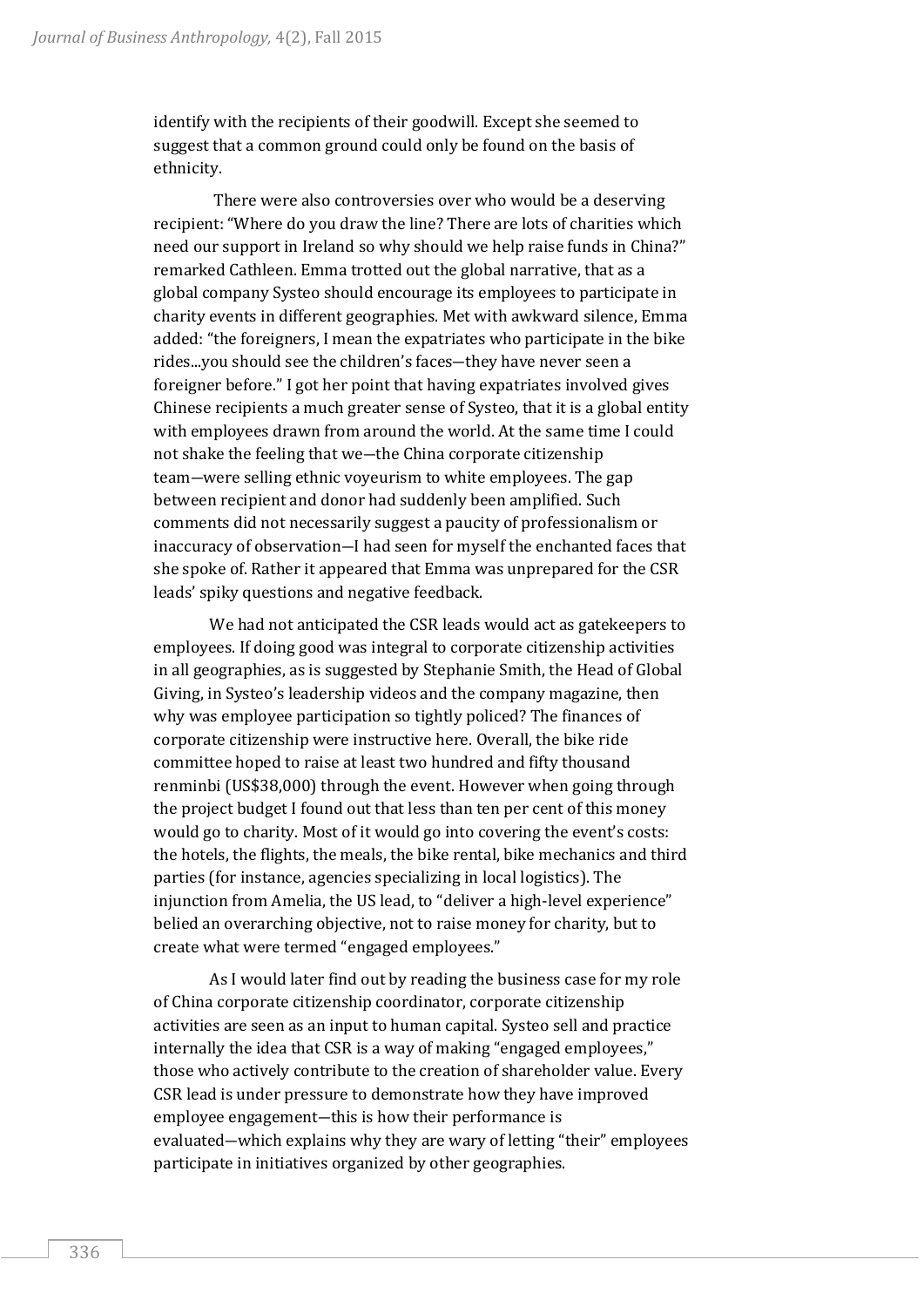As an internal consultant to the "Human Capital Strategy Programme" I was privy to the range of activities―intra firm dating events, sports clubs, flexible work arrangements―which were considered deserving of company investment. CSR was yet another example. The naïve theory is that by participating in such activities employees develop a more positive relationship with the company so enhancing productivity, and, in turn, shareholder value. Although I found that the connection with shareholder value was rarely mentioned (it was only made apparent in diagrams which measured the improvement in "employee engagement" in terms of total shareholder return), on occasion it was explicitly referred to. For example, in an interview with Systeo's Head of Global Giving, Stephanie Smith stated baldly that corporate citizenship initiatives "need to prove return of investment will come" in order to be implemented.

Writing about the partnerships between big business and NGOs Robert Foster (2014) argues that contemporary global capitalism uses consensus as a way of diffusing potentially conflictual relationships and agendas, and in doing so weds ethical praxis with the creation of shareholder value. This kind of bridging between ethics and profit through strategic collaborations is termed "connected capitalism." The use of CSR as a tool of acculturation is but another example of how external associations or partnerships, such as investing in local schools destroyed by natural disasters, can be apprehended for the moral aestheticizing of business as usual.

#### **Conclusion**

In this article I have examined the work of "re-engineering" Chinese employees in a global ethics through the internal practice of CSR. I have shown how activities of "doing good," by inducing employees to perform a decontextualized form of morality, aim to create a discursive moral self. The content of this morality, however, lacks a subterranean ethics. Instead, employees are invited to perform the company's "core values," which are more codifications and commodifications of professionalism (McKenna 2006: 193) than ethical coordinates for social action. Hence morality is defined in negative terms―as what it is not. Through revelation corporate citizenship activities are designed to create affective ties which would appear to be defined by the absence of financial concerns. The actual amount raised by the bike ride for the charity is never disclosed, somewhat strange given that this is the explicitly narrated objective of the event. Hence employees, apart from the bike ride committee, are not aware of the slim margins of charitable giving. At the same time, employees do not question the comparative luxury in which they are "challenged." It would seem that employees are encouraged to see such changes to the self as not driven by profit. In this way they can be said to have been "engaged."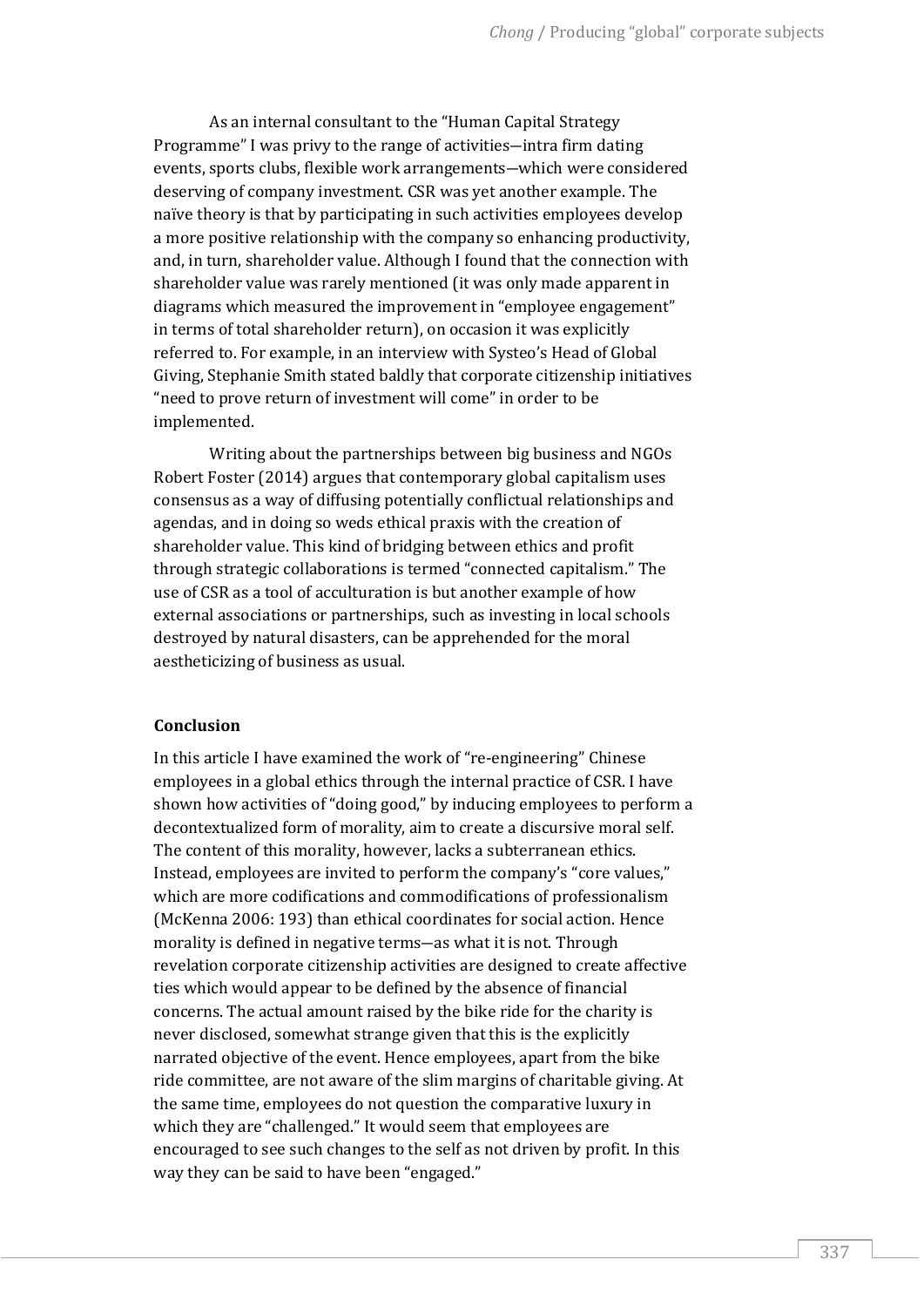Yet sentiments which derive their meaning from the elision of finance are generated with the view to making subjects who maximize the creation of financial value. One of the central contradictions of CSR is that moral legitimacy is drawn through the performance of extra-financial concerns, yet moral authority is generated for the purposes of finance. How this contradiction is effaced is of particular interest. We find that the failure to display the correct ethical dispositions is, in the first place, denigrated as a problem of culture. Chinese employees are seen as somehow less developed, culturally speaking, than their Western colleagues. Their "failure" is that they do not display the right norms of giving and benevolence befitting global professionals―they are exoticized to explain their lack of "professionalism." We find that, to be deemed worthy, recipients of corporate aid are also exoticized. There is a common theme of ethical action being legitimated through processes of making strange what might otherwise be familiar.

However, in the analysis presented above, we see that such attempts at othering are not always successful in the post-Mao context. The problem is not only that Chinese employees see the targets of their goodwill as too similar to themselves. They also question the legitimacy of corporate intervention. In post-Mao China, where state power is still hegemonic, the rhetorical traction of CSR is somewhat decimated. This would suggest that the efficacy of CSR to produce the "right" performances of morality is not, as the discourse suggests, universal. Rather the desired moral self is imagined in continuation with older structures of paternalism and corporate philanthropy. Although there is nothing intrinsically "Western" about the marriage of ethics to capitalism, the discursive effects of CSR rest upon certain assumptions of how capitalist practices relate to local development, which derives from a long history of Western capitalism. Far from producing "global" subjects, practices of corporate responsibility aim to bolster and re-assert corporate power in the minds of employees, as well as in public perception.

# **References**

Alvesson, M. (2013). *Understanding organizational culture*. Sage Publications.

Bach, J. (2010). "They come in peasants and leave citizens:" Urban villages and the making of Shenzhen, China. *Cultural Anthropology*, 25 (3), 421- 458.

Benson, P. (2014). Corporate Paternalism and the Problem of Harmful Products. *PoLAR: Political and Legal Anthropology Review*, 37 (2), 218- 230.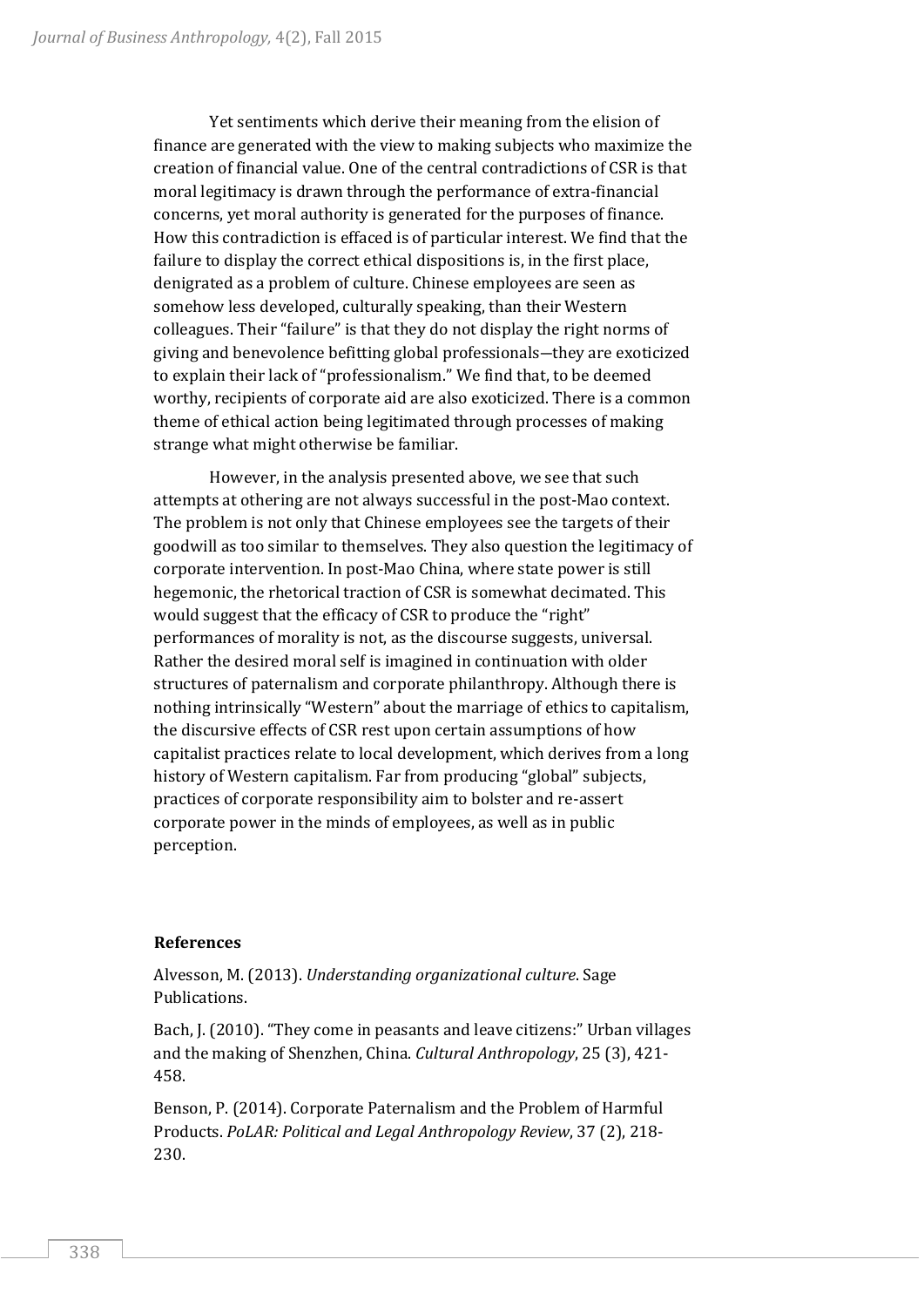Callon, M. (1998). Introduction. In M. Callon (Ed.), *The laws of the markets*. Oxford: Blackwell.

Cefkin, M. (2010). (Ed.) *Ethnography and the corporate encounter: Reflections on research in and of corporations*. New York & Oxford: Berghahn Books.

Dolan, C., & Johnstone-Louis, M. (2011). Re-siting corporate responsibility: The making of South Africa's Avon entrepreneurs. *Focaal*, 60, 21-33.

Dolan, C. S. (2010). Virtual moralities: The mainstreaming of Fairtrade in Kenyan tea fields. *Geoforum*, 41 (1), 33-43.

Downey, G., & Fischer, M. (2006). Introduction. In G. Downey & M. Fischer (Eds.), *Frontiers of capital: Ethnographic reflections on the new economy*. Durham N.C. & London: Duke University Press.

Hoffman, L. M. (2010). *Patriotic professionalism in urban China: Fostering talent*. Philadelphia, PA: Temple University Press.

Holmes, D. R., & Marcus, G. E. (2006). Fast capitalism: Para-ethnography and the rise of the symbolic analyst. In G. Downey & M. Fischer (Eds.), *Frontiers of capital: Ethnographic reflections on the new economy*. Durham, N.C. & London: Duke University Press.

Hsu, C. (2005). A taste of "modernity:" Working in a western restaurant in market socialist China. *Ethnography*, 6 (4), 543-565.

Hsu, C. (2008). "Rehabilitating charity" in China: The case of Project Hope and the rise of non-profit organizations. *Journal of Civil Society*, 4 (2), 81- 96.

Kessler, D. (2006). Nationalism, theft and management strategies in the information industry of Mainland China. In C. K. Lee (Ed.), *Working in China: Ethnographies of labor and workplace transformation*. London: Routledge.

Kipnis, A. (2007). Neoliberalism reified: suzhi discourse and tropes of neoliberalism in the People's Republic of China. *Journal of the Royal Anthropological Institute*, 13 (2), 383-400.

Kipping, M. (2011). Hollow from the start? Image professionalism in management consulting. *Current Sociology*, 59 (4), 530-550.

Kirsch, S. (2014). Imagining Corporate Personhood. *PoLAR: Political and Legal Anthropology Review*, 37 (2), 207-217.

Lynch, D. C. (1999). *After the propaganda state: Media, politics, and "thought work" in reformed China.* Stanford, CA: Stanford University Press.

MacKenzie, D. A., Muniesa, F., & Siu, L. (2007). *Do economists make markets? On the performativity of economics*. Princeton, NJ: Princeton University Press.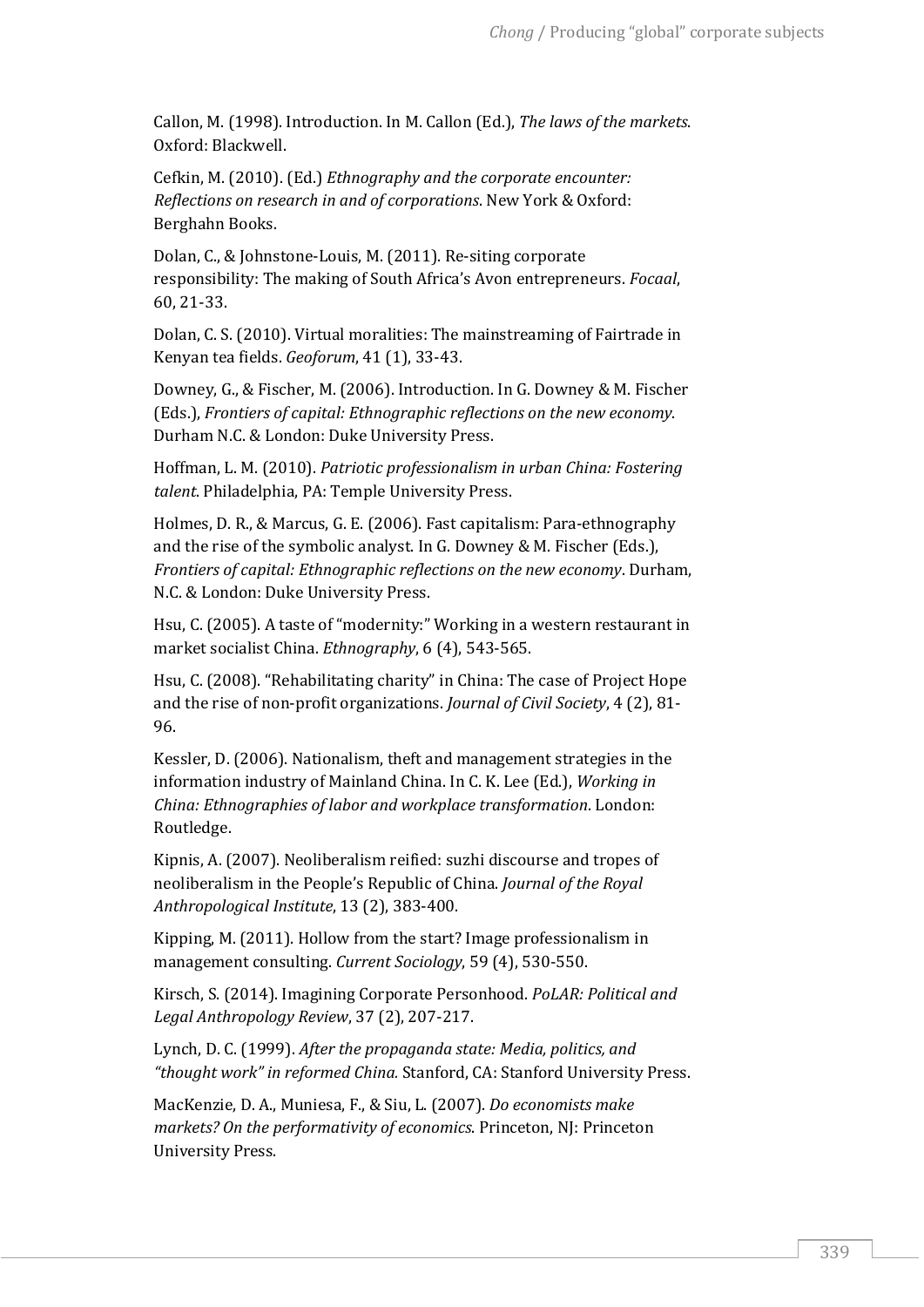MacKenzie, D. A. (2006). *An engine, not a camera: How financial models shape markets*. Cambridge, MA & London : MIT Press.

Marcus, G. (Ed.). (1998). *Corporate futures: The diffusion of the culturally sensitive corporate form*. Chicago & London: University of Chicago Press.

Mazzarella, W. (2003). *Shoveling smoke: Advertising and globalization in contemporary India.* Durham, N.C. & London: Duke University Press.

McKenna, C. D. (2006). *The world's newest profession: Management consulting in the twentieth century*. Cambridge & New York: Cambridge University Press.

Moeran, Brian. (2006). *Ethnography at work*. Oxford: Berg.

Nafus, D. & Anderson, K. (2006). *The real problem: Rhetorics of knowing in corporate ethnographic research*. Proceedings from Ethnographic Praxis in Industry Conference.

Ong, A. (2006). Corporate players, new cosmopolitans, and guanxi in Shanghai. In M. Fischer & G. Downey (Eds.), *Frontiers of capital: Ethnographic reflections on the new economy*. Durham and London: Duke University Press.

Power, M., Palermo, T., & Ashby, S. (2014). Searching for risk culture in financial organizations. Paper presented at the Social Anthropology seminar series, Dept. of Anthropology, University College London.

Rajak, D. (2014). Corporate memory: Historical revisionism, legitimation and the invention of tradition in a multinational mining company. *PoLAR: Political and Legal Anthropology Review*, 37 (2), 259-280.

Rajak, D. (2008). "Uplift and empower:" The market, morality and corporate responsibility on South Africa's platinum belt. *Research in Economic Anthropology*, 28, 297-324.

Rajak, D. (2011). *In good company: An anatomy of corporate social responsibility*. Stanford, CA: Stanford University Press.

Rolandsen, U. (2008). A collective of their own: Young volunteers at the fringes of the Party realm. *European Journal of East Asian Studies,* 7 (1), 101-129.

Ross, Andrew. (2006). *Fast boat to China: Corporate flight and the consequences of free trade―lessons from Shanghai.* New York: Pantheon Books.

Shamir, R. (2004). The de-radicalization of corporate social responsibility. *Critical Sociology*, 30 (3), 669-689.

Shever, E. (2010). Engendering the company: Corporate personhood and the "face" of an oil company in metropolitan Buenos Aires. *PoLAR: Political and Legal Anthropology Review*, 33 (1), 26-46.

Siu, H. (2007). Grounding displacement: Uncivil urban spaces in postreform South China. *American Ethnologist*, 34 (2), 329-350.